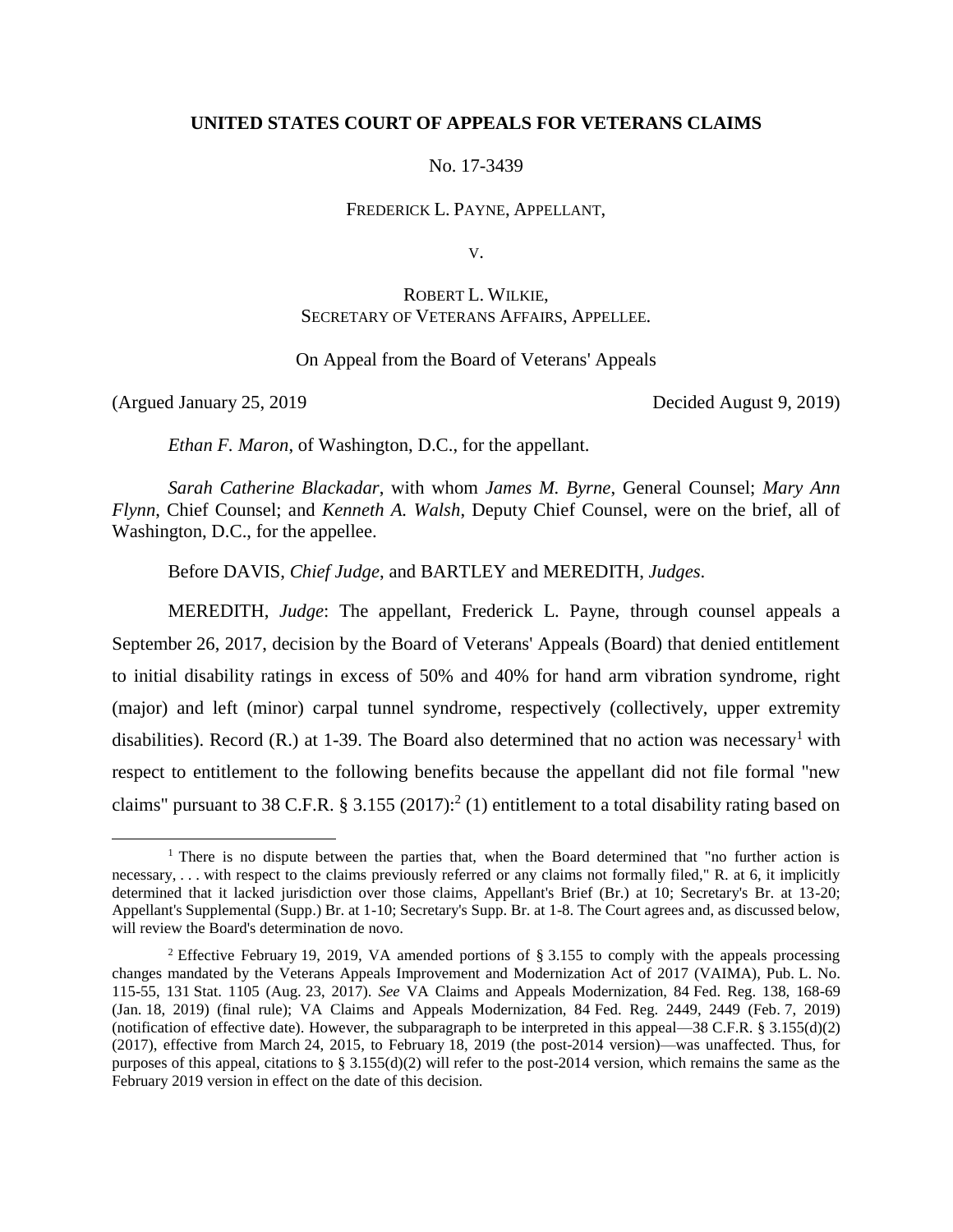individual unemployability (TDIU) prior to March 4, 2005; (2) disability compensation for erectile dysfunction (ED) as secondary to the appellant's service-connected disabilities; and (3) special monthly compensation based on the loss of use of a creative organ (SMC(k)). R. at 5-6, 37.<sup>3</sup>

This appeal is timely, and the Court has jurisdiction to review the Board's decision pursuant to 38 U.S.C. §§ 7252(a) and 7266(a). This matter was submitted to a panel of the Court, with oral argument, to address two issues of first impression. *See Frankel v. Derwinski*, 1 Vet.App. 23, 25-26 (1990). First, whether section 1114(k) of title 38, U.S. Code, limits potential entitlement to SMC(k) to veterans with certain service-connected disabilities or precludes a theory of entitlement based on a multi-link causal chain between the service-connected disability and the anatomical loss or loss of use of one or more creative organs. Second, whether VA's 2014 amendment to § 3.155 requires that a veteran file a formal claim for entitlement to SMC(k) as an ancillary benefit to a service-connected disability for the issue to be within the Board's jurisdiction. <sup>4</sup> Further, to assist the Court in the resolution of these matters, the Court directed the parties to file supplemental briefs, which they did on September 27, 2018. For the following reasons, the Court will reverse the portions of the Board's decision that determined that it lacked jurisdiction over the matters of entitlement to SMC(k) and TDIU prior to March 4, 2005, and remand the matters for further proceedings consistent with this decision. The Court will affirm the portion of the Board's decision that denied entitlement to increased initial disability ratings for the upper extremity disabilities.

#### **I. BACKGROUND**

The appellant served on active duty in the U.S. Air Force from February 1980 to July 1992. R. at 16699. Upon discharge, he filed disability compensation claims for bilateral carpal tunnel syndrome. R. at 16692-95. In April 1993, a VA regional office (RO) granted entitlement to disability compensation and awarded 10% disability ratings for each hand, effective July 14, 1992, R. at 16650-55; and, in July 1993, the appellant disagreed with the assigned disability ratings, R. at

<sup>&</sup>lt;sup>3</sup> The Board also determined that the issue of entitlement to TDIU after August 31, 2011, was not reasonably raised by the record or the appellant. The appellant does not raise any argument concerning that Board determination or the Board's finding that it lacked jurisdiction over a new claim for entitlement to disability compensation for ED as secondary to the appellant's service-connected disabilities. Therefore, the Court finds that he has abandoned his appeal of these issues and will dismiss the appeal as to the abandoned issues. *See Pederson v. McDonald*, 27 Vet.App. 276, 285 (2015) (en banc).

<sup>4</sup> The University of Miami School of Law hosted oral argument at the Storer Auditorium at the University of Miami School of Business Administration. The Court thanks both schools for their hospitality.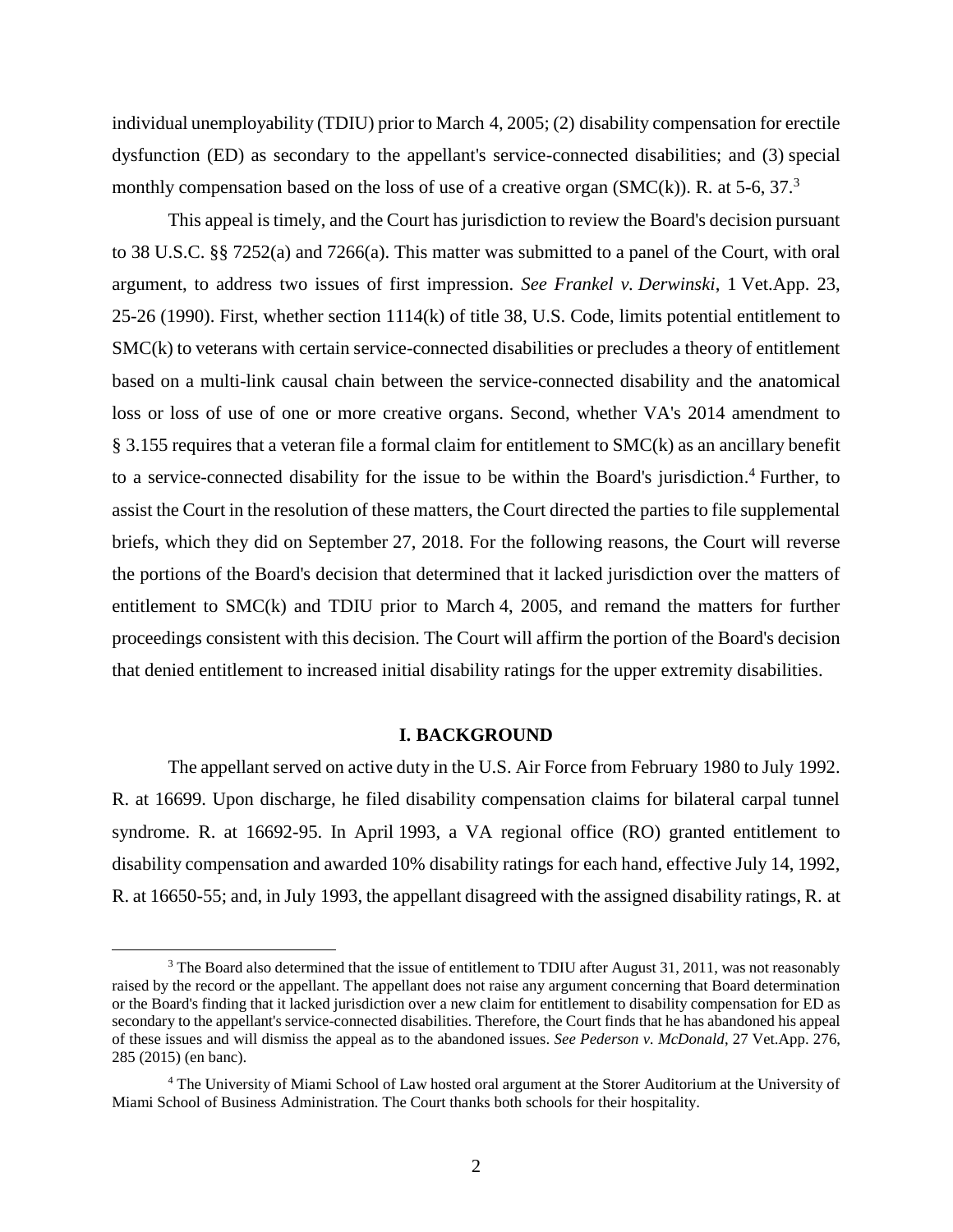16642. In August 1993, the RO issued a Statement of the Case (SOC) that denied entitlement to higher disability ratings. R. at 16633-41. Although the appellant did not perfect an appeal to the Board, the record reflects that his 1993 appeal did not become finally denied because the August 1993 SOC was not mailed to the appellant's correct address. R. at 5212.

After a lengthy procedural history, in August 2004, the RO issued an SOC increasing the disability rating for carpal tunnel syndrome of the right hand to 30%, effective July 14, 1992, and to 50%, effective February 26, 2003; and of the left hand to 20%, effective July 14, 1992, and to 40%, effective February 26, 2003. R. at 15556-77. The appellant perfected his appeal in September 2004. R. at 15382-532.

In March 2005, while his appeal was pending, he filed a request for TDIU, alleging that he was unable to secure or follow substantially gainful employment as a result of his upper extremity disabilities. R. at 15201-02, 15212-14. The RO granted his request in an April 2005 rating decision and assigned an effective date of March 4, 2005. R. at 15188-93. The appellant did not appeal the April 2005 rating decision. However, he continued to pursue appeals as to the appropriate evaluations for his service-connected upper extremity disabilities.

After several Board decisions and appeals to the Court, in July 2013, the RO increased the initial disability ratings for right and left carpal tunnel syndrome to 50% and 40%, respectively, both effective July 14, 1992. R. at 2966-74. The Board remanded the matters for further development in February 2015. R. at 1932-51. A March 2015 VA treatment note reflects that the clinician advised the appellant "on doing aquatic exercises since he is not able to do heavy exercise given multiple surgeries to his upper extremities." R. at 285. The clinician noted that the appellant has "low testosterone likely due to low [sex-hormone-binding globulin levels] from obesity," his "main symptom[] is [ED] which is likely due to uncontrolled [type 2 diabetes]," and "[t]estosterone will not help with improving ED." *Id.* A May 2015 VA examination report further reflects that he had been impotent and "unable to obtain a penile erection since May 2014." R. at 564.

In October 2015, the Board denied initial disability ratings in excess of 50% and 40%, respectively, for right and left hand arm vibration syndrome on schedular and extraschedular bases and found that the issue of entitlement to TDIU prior to March 4, 2005, had not been raised by the record because the appellant did not appeal the effective date assigned in the April 2005 rating decision that granted TDIU. R. at 728-57. On appeal, the Court vacated the Board's decision and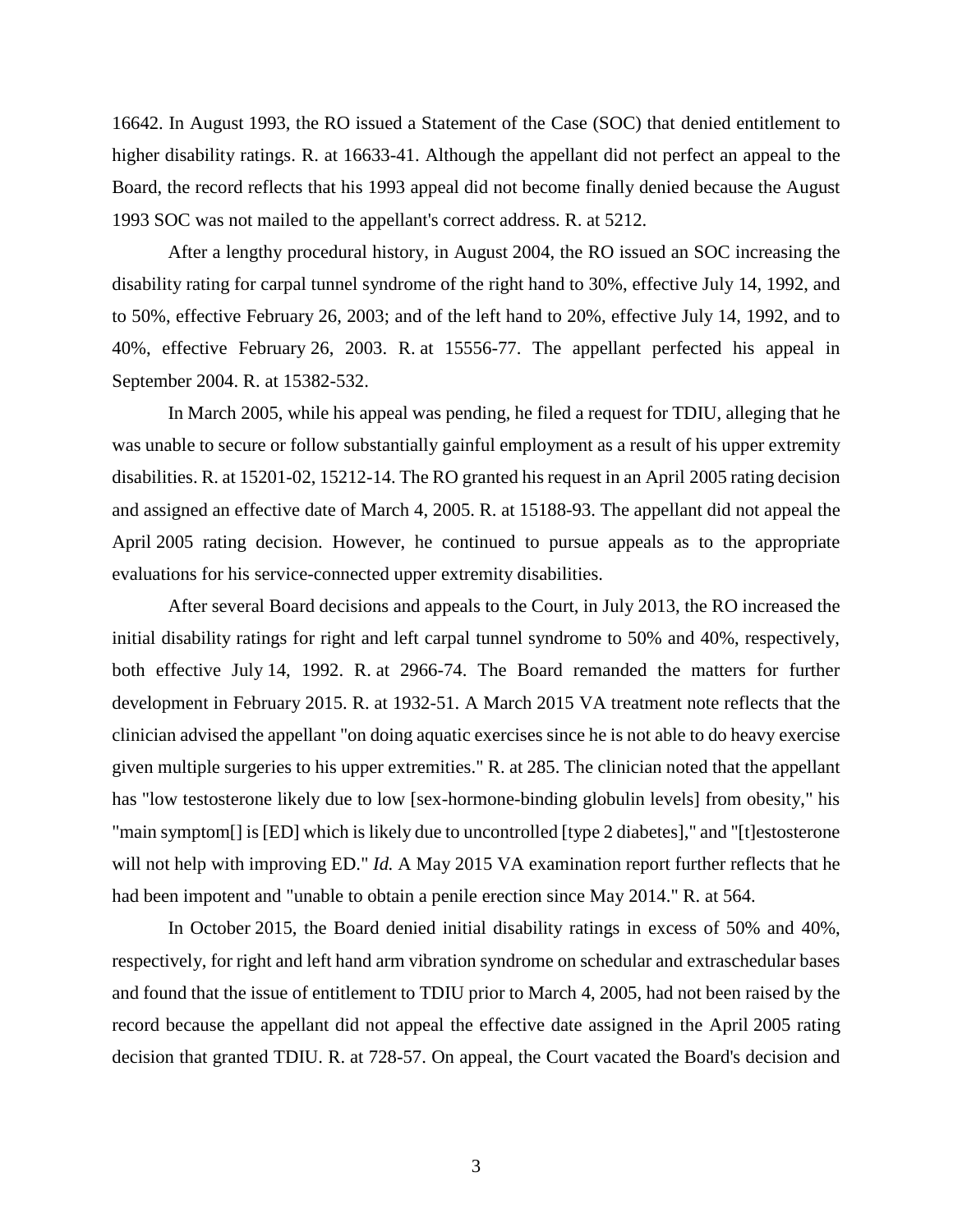remanded the matters for readjudication pursuant to the terms of the parties' May 2016 joint motion for remand (JMR). R. at 714-25.

The appellant's counsel, in September 2016, submitted written argument to the Board, asserting that the appellant was entitled to TDIU from July 14, 1992, to March 3, 2005, and to separate disability ratings for the upper extremities under diagnostic codes (DCs) for the lower extremities because his bilateral arm pain inhibited his ability to ambulate, thereby resulting in functional loss of his lower extremities. R. at 117-25; *see* R. at 122-25 (vocational expert's opinion submitted in support of TDIU argument). He also argued that SMC(k) for loss of use of a creative organ was warranted as an ancillary benefit to the upper extremity claims and proffered the following:

A May 2015 VA examination report related that the [appellant] had been impotent and unable to obtain a penile erection since May 2014. . . . [The appellant's] weight gain has been exacerbated by his service-connected upper extremity conditions. The VA treatment record shows that the [appellant] is morbidly obese, and a March 2007 VA primary care note observed that obesity had contributed to hypertension and [a] history of transient ischemic attack. The [appellant] is presently service-connected for cardiovascular disease, rated at [100%]. In short, it is at least as likely as not that [the appellant's] service-connected upper extremity disorders have materially contributed to conditions, such as obesity and cardiovascular disease, associated with [ED].

R. at 120.

In a December 2016 decision, the Board remanded the matters of entitlement to initial disability ratings in excess of 50% and 40% for the upper extremity disabilities for compliance with the May 2016 JMR, and referred to the RO "new claims for an effective date earlier than March 4, 2005. [1] for the award of TDIU, [disability compensation] for [ED] as secondary to the [appellant's] service-connected disabilities, and entitlement to  $[SMC(k)]$ " for appropriate action, to include forwarding to the appellant and his representative the VA standardized form for filing claims. R. at 619-20 (citing 38 C.F.R. § 3.155(b)(1)(ii) (2015)). Later that month, the RO mailed the VA standardized forms to the appellant and his counsel, R. at 182-84, but the appellant did not return the forms. The RO subsequently issued a Supplemental SOC denying initial disability ratings in excess of 50% and 40% for the upper extremity disabilities. R. at 170-79. In April 2017, the appellant's counsel submitted written argument to the Board, referencing the arguments raised in her September 2016 brief and adding that, "contrary to his most recent VA examination, [the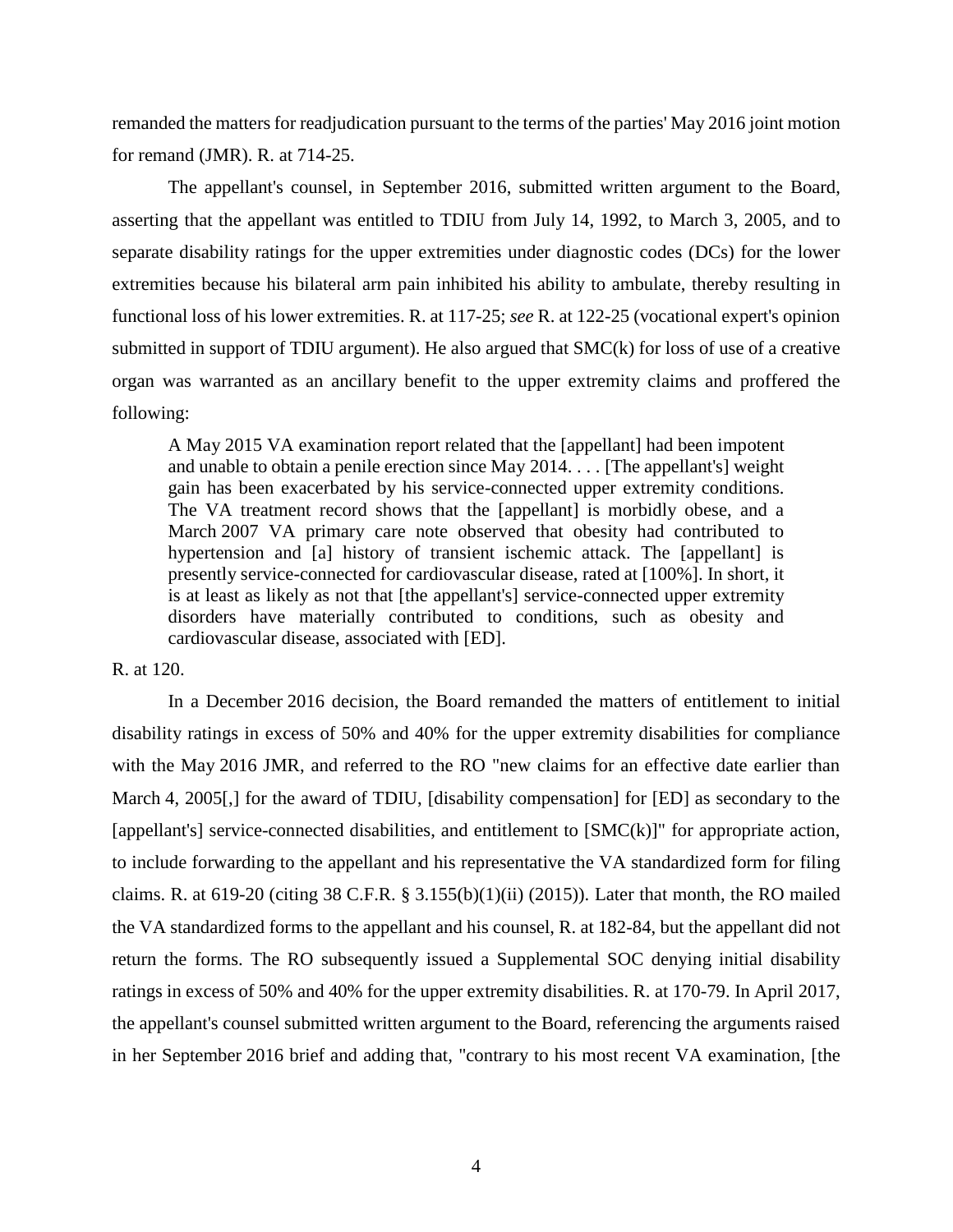appellant was] experiencing muscle wasting in the right hand" and that a more contemporaneous medical examination was warranted. R. at 114-15.

On September 26, 2017, the Board denied higher initial disability ratings for the appellant's upper extremity disabilities and determined that the issues of entitlement to SMC(k) and TDIU prior to March 4, 2005, were not before it. R. at 1-39. This appeal followed.

### **II. ANALYSIS**

A. The Board's Jurisdiction to Adjudicate Entitlement to SMC(k)

"It is well settled that the Court has jurisdiction to determine whether the Board had jurisdiction to take the action it takes in a decision," *Young v. Shinseki*, 25 Vet.App. 201, 203 (2012) (en banc order), and "the Court exercises de novo review over Board determinations that are critical to its jurisdiction," *Evans v. Shinseki*, 25 Vet.App. 7, 10 (2011). The ultimate burden of establishing jurisdiction rests with the appellant. *See McNutt v. Gen. Motors Acceptance Corp. of Ind.*, 298 U.S. 178, 188-89 (1936); *Bethea v. Derwinski*, 2 Vet.App. 252, 255 (1992).

As explained below, the Board erred when it determined that it lacked jurisdiction over entitlement to SMC(k). Section 3.155(d)(2) of title 38, Code of Federal Regulations, does not require claimants to file a formal claim to assert entitlement to ancillary benefits, such as SMC(k). And, contrary to the Secretary's assertions, section 1114 does not limit potential entitlement to SMC(k) to veterans with certain service-connected disabilities, nor does it preclude a theory of entitlement based on a multi-link causal chain between the service-connected disability and the anatomical loss or loss of use of one or more creative organs. Thus, the Board should have considered the merits of the appellant's explicitly raised argument that he was entitled to SMC(k) as an ancillary benefit to his service-connected upper extremity disabilities.

# *1. Parties' Arguments and The Board's Decision*

The appellant argues that the Board legally erred when it required that he file a formal claim for entitlement to SMC(k) for his loss of use of a creative organ as ancillary to his service-connected upper extremity disabilities before it could exercise jurisdiction over the matter. Appellant's Br. at 11. He asserts that the matter was within the Board's jurisdiction and should have been adjudicated in the first instance because (1) the plain text of section 1114(k) does not indicate that Congress intended to preclude his theory of entitlement to  $SMC(k)$ ; (2) he explicitly argued for entitlement to SMC(k) to the Board and proffered evidence demonstrating a causal relationship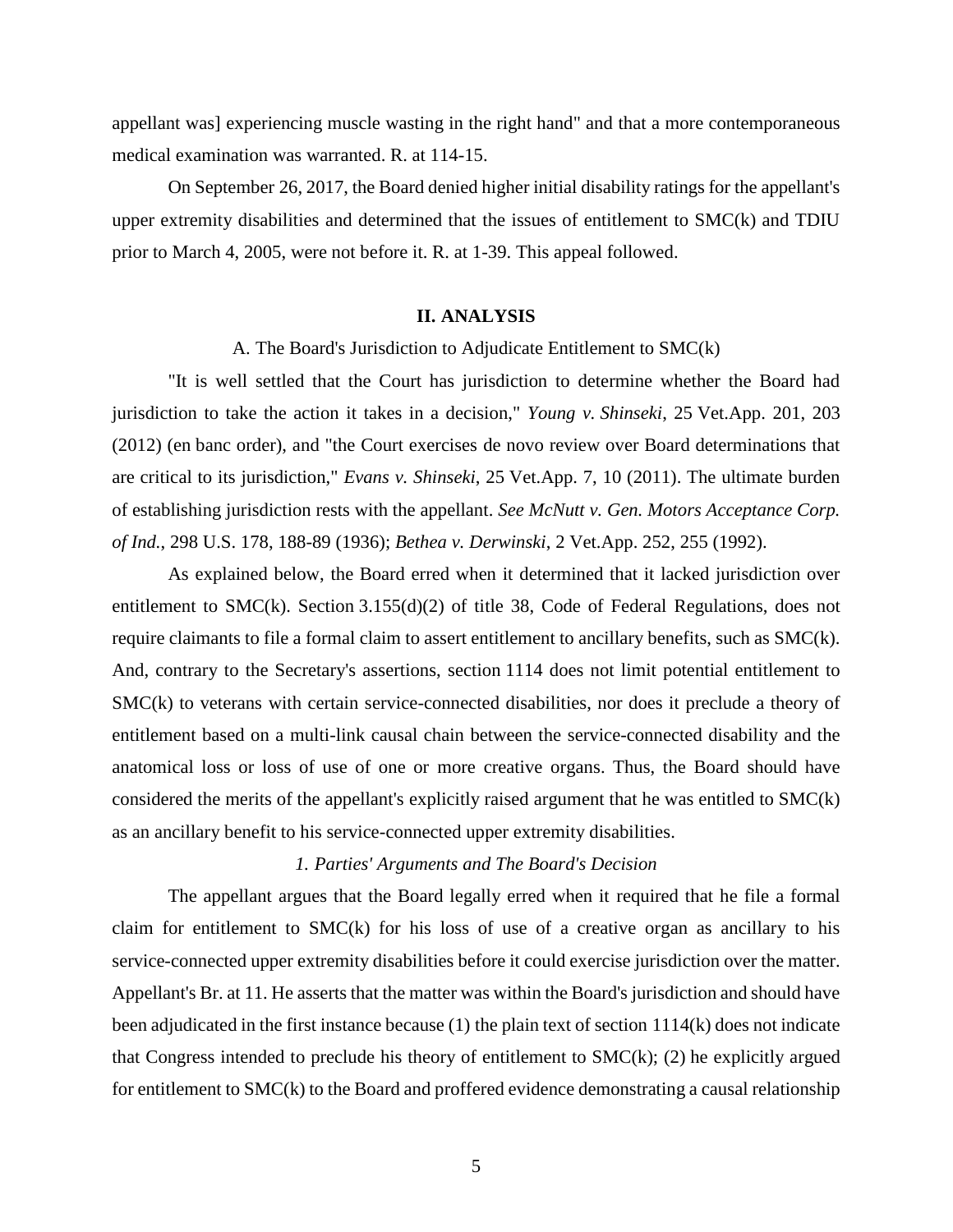between his service-connected upper extremity disabilities and his loss of use of a creative organ; and (3) the post-2014 version of § 3.155 does not require claimants to file a formal claim for entitlement to ancillary benefits, such as SMC(k). *Id.*; Reply Br. at 7-10; Appellant's Supp. Br. at 3-14.

The Secretary counters that the Board properly declined to adjudicate entitlement to SMC(k) because it lacked jurisdiction over the matter. Secretary's Br. at 18-19. He asserts that the Board lacked jurisdiction because (1) the matter before the Board was not for a service-connected condition affecting the use of a creative organ, such as ED or a genitourinary disability under 38 C.F.R. § 4.115b; and (2) even under the appellant's explicitly raised SMC(k) argument, his loss of use of a creative organ was not "the result of" (immediately caused by) his service-connected upper extremity disabilities—the only disabilities before the Board. 38 U.S.C. § 1114(k); *see* Secretary's Br. at 18-19; Secretary's Supp. Br. at 2-12; Oral Argument ("Oral Argument") at 28:33-28:41, 30:05-08, 32:06-19, *Payne v. Wilkie*, U.S. Vet. App. No. 17-3439 (oral argument held Jan. 25, 2019), http://www.uscourts.cavc.gov/documents/Payne.mp3. Therefore, he argues, although the 2014 amendment to § 3.155 "did not change the requirement to consider ancillary benefits such as SMC," here, the Board lacked jurisdiction to decide the issue because "the disability or condition to which  $SMC[(k)]$  would be ancillary  $[-ED$ —]was not within the Board's jurisdiction." Secretary's Supp. Br. at 5.

In the decision on appeal, the Board acknowledged that, in September 2016, the appellant explicitly argued for entitlement to SMC(k) based on the loss of use of a creative organ. R. at 5-6. However, the Board determined that the issue of entitlement to SMC(k) was not before it because the appellant did not file a formal "new claim[]" for this benefit. R. at 5-6. It explained that, after September 2014, § 3.155 requires that "all claims governed by VA's adjudication regulations must be filed on standard forms prescribed by VA, regardless of the type of claim or posture in which the claim arises." R. at 6. The Board found that, pursuant to the instructions in its December 2016 decision, the RO mailed to the appellant the standard form required to file a formal claim; and, although he raised the same argument for entitlement to SMC(k) in his April 2017 brief to the Board, *see* R. at 114, he never returned the required form, R. at 6. Thus, the Board concluded that "the [appellant] has not formally filed new claims for benefits, and no further action is necessary by the Board with respect to the claims previously referred or any claims not formally filed since that time," including the matter of entitlement to SMC(k) for loss of use of a creative organ. *Id.*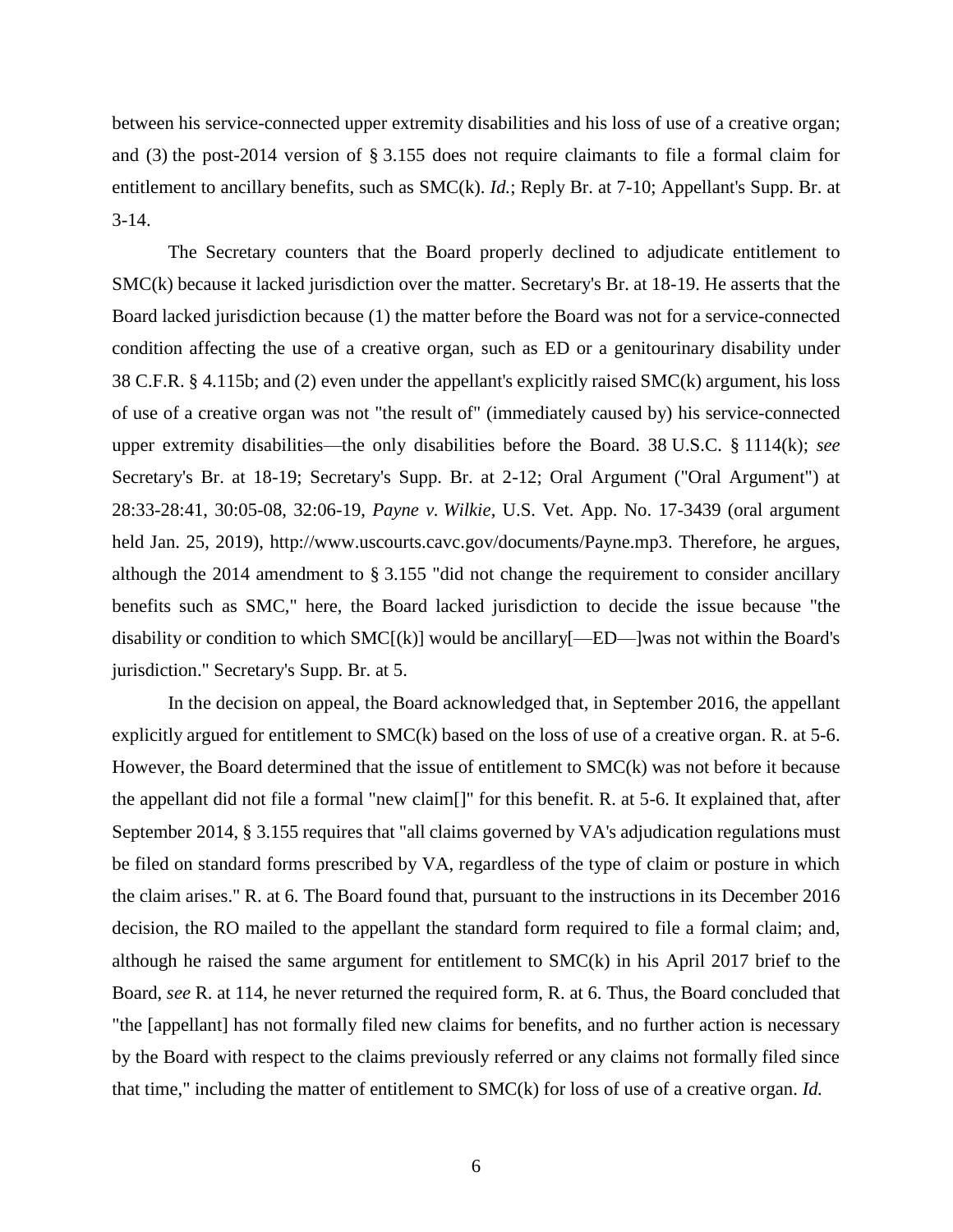To address the parties' arguments, the Court will first consider whether section 1114(k) precludes the appellant's theory of entitlement. Then, based on our conclusion that section 1114(k) is not limited to veterans with certain service-connected disabilities and that the statute contemplates a broad causation requirement, the Court will consider whether the post-2014 version of § 3.155(d)(2) required the Board to adjudicate the appellant's explicitly raised theory of entitlement as ancillary to his service-connected upper extremity disabilities or whether the appellant was required to file a formal claim for entitlement to SMC(k).

### *2. Statutory Interpretation of Section 1114(k)*

In addition to the basic monthly rates of disability compensation for injuries or diseases incurred in or aggravated by active military service, section 1114(k) provides that a higher level of monthly compensation—SMC(k)—may be paid to any veteran who, "as the result of service-connected disability, has suffered the anatomical loss or loss of use of one or more creative organs." 38 U.S.C. § 1114(k); *see* 38 C.F.R. § 3.350 (2019). "When a statute is at issue, we begin with the statutory language." *McGee v. Peake*, 511 F.3d 1352, 1356 (Fed. Cir. 2008); *see Williams v. Taylor*, 529 U.S. 420, 431 (2000). "The statute's plain meaning is derived from its text and its structure." *McGee*, 511 F.3d at 1356; *see Gardner v. Derwinski*, 1 Vet.App. 584, 586 (1991) ("Determining a statute's plain meaning requires examining the specific language at issue and the overall structure of the statute."), *aff'd sub nom. Gardner v. Brown*, 5 F.3d 1456 (Fed. Cir. 1993), *aff'd*, 513 U.S. 115 (1994). The "plain meaning must be given effect unless a 'literal application of [the] statute will produce a result demonstrably at odds with the intention of its drafters.'" *Gardner*, 1 Vet.App. at 586-87 (quoting *Griffin v. Oceanic Contractors, Inc*., 458 U.S. 564, 571 (1982)).

The first question in statutory interpretation is always "whether Congress has directly spoken to the precise question at issue." *Chevron U.S.A., Inc. v. Nat. Res. Def. Council, Inc.*, 467 U.S. 837, 842 (1984). "If the intent of Congress is clear, that is the end of the matter; for the court, as well as the agency, must give effect to the unambiguously expressed intent of Congress." *Id.* at 842-43. The interpretation of a statute is a question of law that the Court reviews de novo, without deference to the Board's interpretation. *See Butts v. Brown*, 5 Vet.App. 532, 539 (1993) (en banc).

Here, the questions at issue are the following: (1) Does section 1114(k) limit potential entitlement to SMC(k) to veterans who suffer the anatomical loss or loss of use of one or more creative organs as a result of specific service-connected disabilities? (2) Does section 1114(k)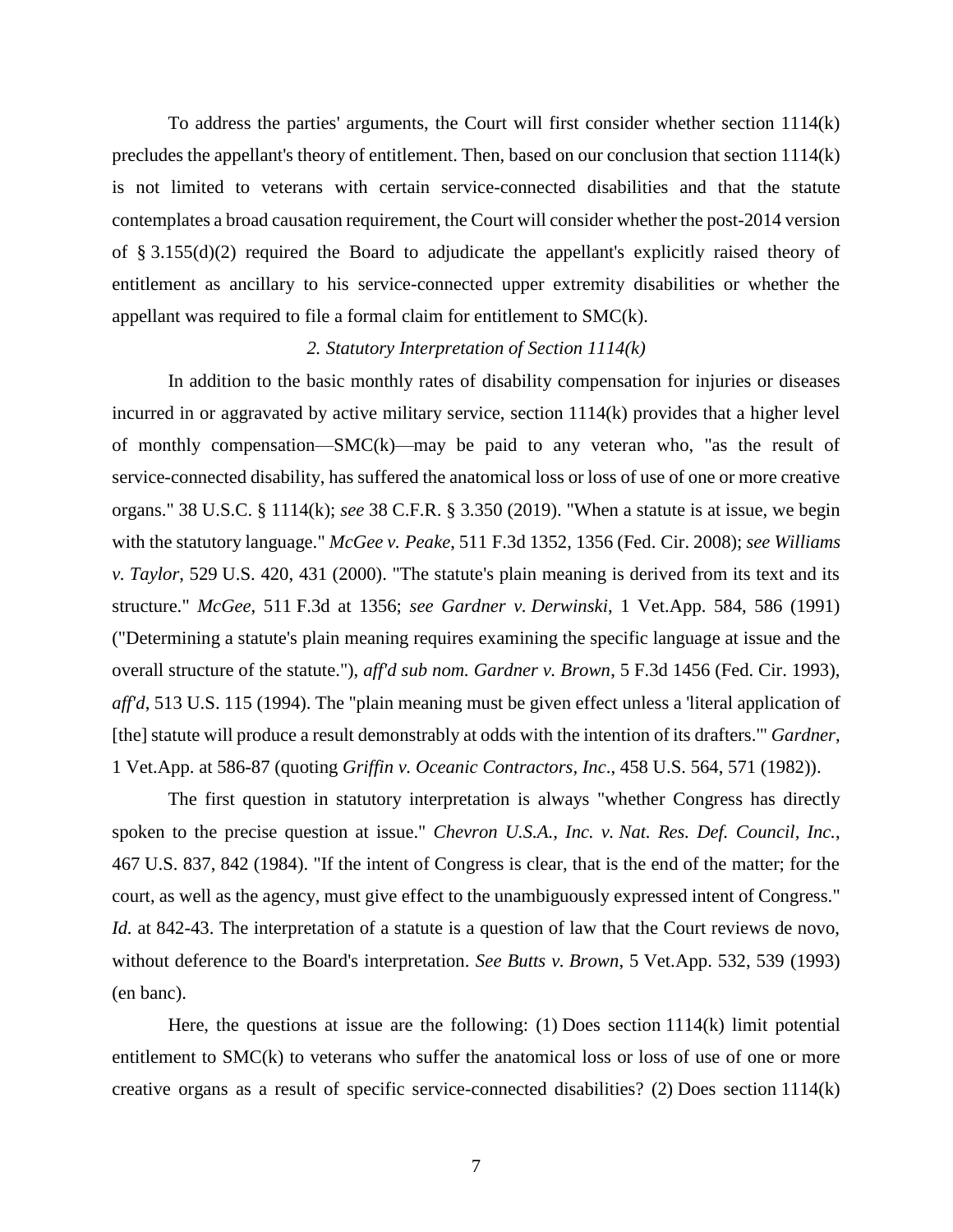preclude a theory of entitlement based on a multi-link causal chain between a service-connected disability and the loss of use of a creative organ? As explained below, the Court concludes that the plain text of section 1114(k) makes clear that Congress specifically and unambiguously answered both questions at issue: "No."

Section 1114(k) provides: "[I]f the veteran, *as the result of service-connected disability*, has suffered the anatomical loss or loss of use of one or more creative organs," he or she may be entitled to SMC(k). 38 U.S.C. § 1114(k) (emphasis added). First, the plain text of section 1114(k) does not specify the types of service-connected disabilities that may result in the "anatomical loss or loss of use of one or more creative organs" for purposes of that subsection. However, in other subsections of section 1114, Congress explicitly limited entitlement to SMC to veterans with specific service-connected disabilities. *See*, *e.g.*, 38 U.S.C. § 1114(o), (p) (specifying service-connected blindness or deafness as prerequisites for some types of SMC). Because Congress did not explicitly include such limitations when drafting section 1114(k), the Court presumes that it did not intend to limit potential entitlement to SMC(k) only to veterans with specific service-connected disabilities. *See Russello v. United States*, 464 U.S. 16, 23 (1983) ("'[W]here Congress includes particular language in one section of a statute but omits it in another section of the same Act, it is generally presumed that Congress acts intentionally and purposely in the disparate inclusion or exclusion.'" (quoting *United States v. Wong Kim Bo*, 472 F.2d 720, 722 (5th Cir. 1972))).

Second, section 1114(k)'s textual causation requirement—that the anatomical loss or loss of use of a creative organ be "the result of" a service-connected disability—is broad and does not indicate that Congress intended to preclude a theory of entitlement based on a multi-link causal chain between the service-connected disability and the loss of use. 38 U.S.C. § 1114(k). 5 *See, e.g.*, *Gardner*, 513 U.S. at 119-20 (holding that "as a result of" in a veterans compensation statute, 38 U.S.C. § 1151 (1988), "is naturally read simply to impose the requirement of a causal connection").

<sup>&</sup>lt;sup>5</sup> Because the issue here is only whether the appellant's theory of entitlement to  $SMC(k)$  is precluded by statute and, thus, could not have been adjudicated as a potential ancillary benefit to his service-connected upper extremity disabilities, the Court makes no conclusions as to whether the length of the causal chain between a service-connected condition and the loss of use of a creative organ may be taken into account in deciding on the merits whether SMC is warranted or what degree of causation may be warranted in other contexts.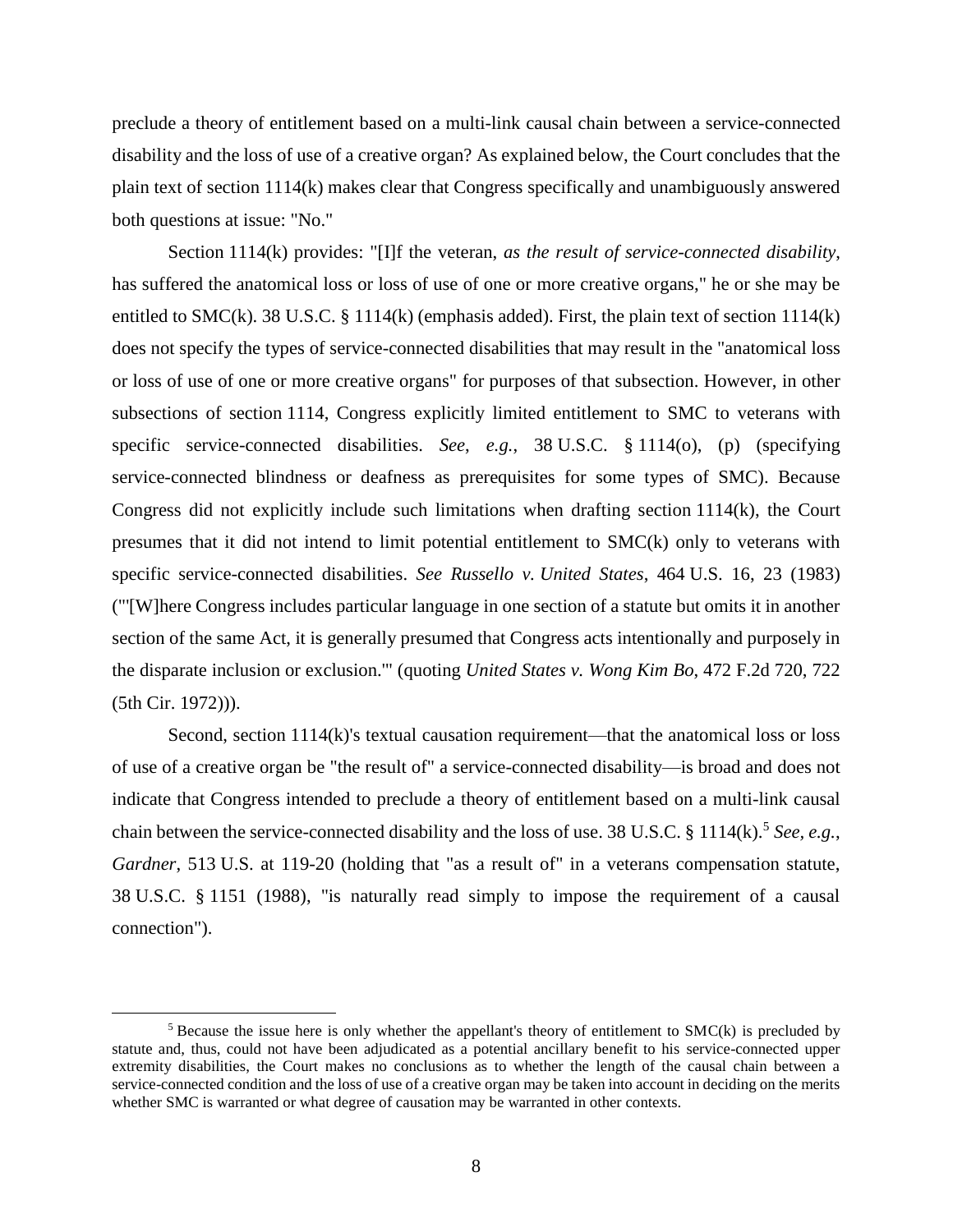In *Murakami v. United States*, the U.S. Court of Appeals for the Federal Circuit (Federal Circuit) interpreted "as a result of"—albeit, in the context of the Civil Liberties Act of 1988, 50 U.S.C. app. § 1989b-7 (2000)—as "broad language." 398 F.3d 1342, 1351 (Fed. Cir. 2005) ("[T]he verb 'result' commonly means 'to proceed, spring, or arise as a consequence, effect, or conclusion.'" (quoting WEBSTER'S THIRD NEW INT'L DICTIONARY 1937 (1993))). The Federal Circuit interpreted "as a result of" to require merely a showing of "a consequence or effect" and explained that this broad interpretation was consistent with the Supreme Court's and other circuit courts' interpretation of the same phrase. *Id.* at 1351-52 (citing *Gardner*, 513 U.S. at 119-20; *Black Hills Aviation, Inc. v. United States*, 34 F.3d 968, 975 (10th Cir. 1994) ("The use of the plain language—'as a result of'[ in a U.S. Army regulation]—is logically interpreted to mean 'caused by.'")).

The Secretary argues that, consistent with the appellant's theory of entitlement to SMC(k) raised to the Board and the evidence of record, the service-connected upper extremity disabilities caused obesity, which caused other non-service-connected disabilities, which caused his loss of use of a creative organ. Secretary's Supp. Br. at 9-10. He essentially argues that, because the upper extremity disabilities are the first link in a multi-link causal chain, rather than the last link or a link closer to the end of the chain, the loss of use of a creative organ could not have potentially been "the result of," 38 U.S.C. § 1114(k), the service-connected upper extremity disabilities; and therefore, the issue of entitlement to SMC(k) was not within the scope of the upper extremity disability claims on appeal to the Board. *Id.*

Notably, the Secretary has not pointed to any authority to support his argument for a narrow interpretation of section 1114(k)'s causation requirement. *See* Secretary's Supp. Br. at 8-10. Instead, he essentially invites the Court to add limitations into the statute where Congress did not; the Court, however, "resist[s] reading words or elements into a statute that do not appear on its face." *Bates v. United States*, 522 U.S. 23, 29 (1997). Following the Federal Circuit's reasoning, "if Congress had intended eligibility only to" veterans who allege a closer causal connection between their service-connected disability and the anatomical loss or loss of use of a creative organ, "it could have used stricter language in crafting [section 1114(k)]." *Murakami*, 398 F.3d at 1352 (citing *Williams*, 529 U.S. at 431 (stating that, when interpreting a statute, "[w]e give the words . . . their ordinary, contemporary, common meaning, absent an indication Congress intended them to bear some different import" (internal quotation marks omitted)); *Doyon,*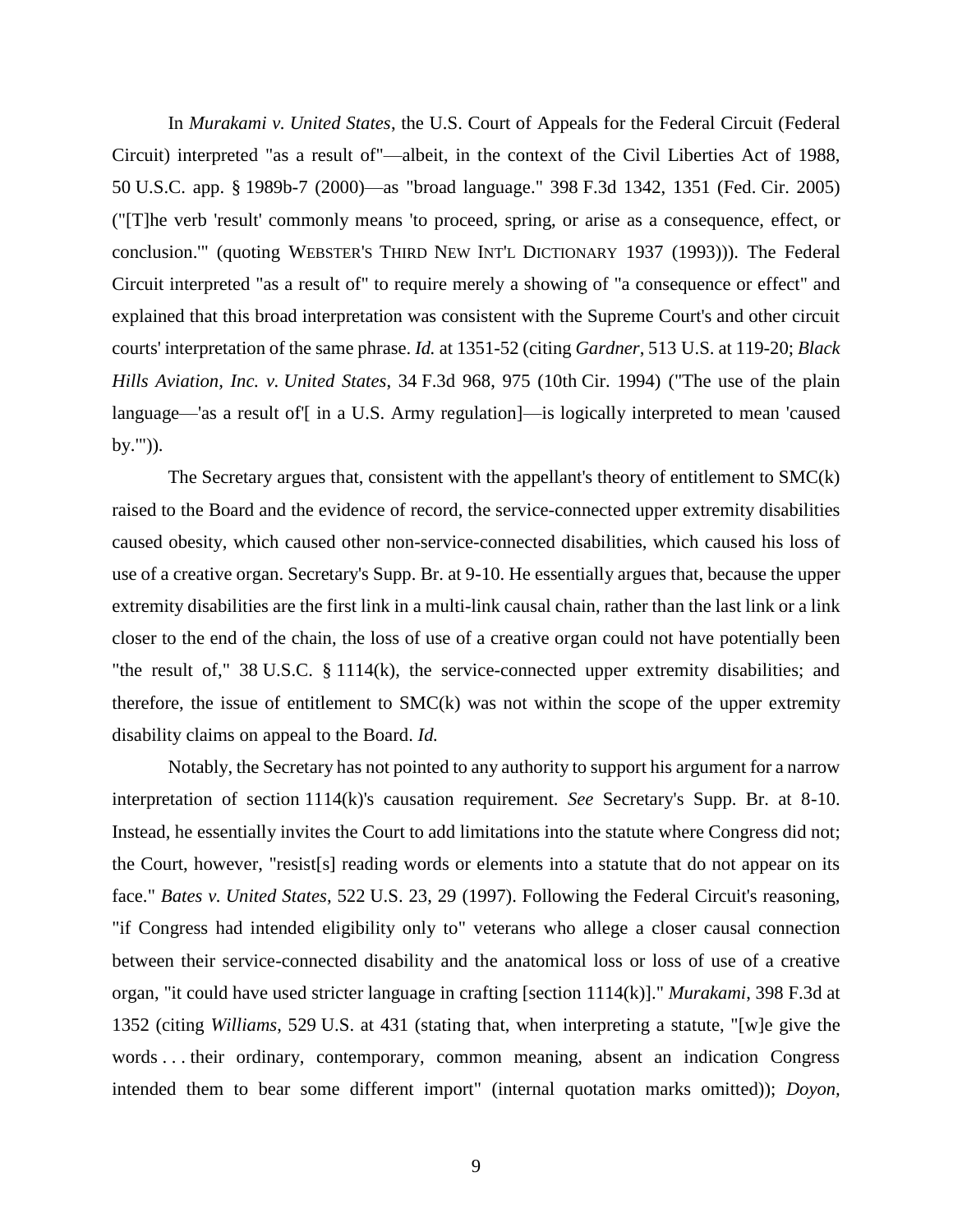*Ltd. v. United States*, 214 F.3d 1309, 1316 (Fed. Cir. 2000) ("If Congress had intended such a limited effect, it could have crafted a more narrowly tailored statute.")).

In sum, the Court holds that the plain text of section 1114(k) does not limit potential entitlement to SMC(k) to veterans with certain service-connected disabilities or preclude a theory of entitlement based on a multi-link causal chain between the service-connected disability and the anatomical loss or loss of use of one or more creative organs; and that ends the matter. *See Procopio v. Wilkie*, 913 F.3d 1371, 1375 (Fed. Cir. 2019). Accordingly, the Court is not persuaded by the Secretary's argument that the appellant's expressly raised theory of causation—that the upper extremity disabilities "materially contributed to his development of conditions, such as obesity and [service-connected] cardiovascular disease, associated with [ED]"—was, essentially, too tenuous for the issue of entitlement to SMC(k) to be before the Board as a potentially ancillary benefit to the upper extremity claims on appeal.<sup>6</sup> R. at 120; *see* Secretary's Br. at 18-19; Secretary's Supp. Br. at 2-12.

## *3. The post-2014 Version of § 3.155*

Having determined that section 1114(k) does not preclude a theory of entitlement to SMC(k) as a potentially ancillary benefit to the appellant's service-connected upper extremity claims, the Court must assess whether the Board erred when it determined that the issue of SMC(k) was not before it because the appellant did not file a formal claim for SMC(k) pursuant to the post-2014 version of § 3.155. We start with the general proposition, announced prior to the adoption of the post-2014 version of § 3.155, that Congress has mandated that VA "'fully and sympathetically develop the veteran's claim to its optimum before deciding it on the merits.'" *Hodge v. West*, 155 F.3d 1356, 1362-63 (Fed. Cir. 1998) (quoting H.R. Rep. No. 100-963, at 13 (1988), *reprinted in* 1988 U.S.C.C.A.N. 5782, 5794-95); *see* 38 C.F.R. § 3.103(a) (2019) ("[I]t is the obligation of VA . . . to render a decision which grants every benefit that can be supported in law while protecting the interests of the Government.").

In accordance with that mandate, the Court has previously held that, when developing a claim "'to its optimum,'" VA adjudicators should consider entitlement to SMC(k) as an ancillary

 $6$  To be clear, the Court expresses no opinion on the merits of the appellant's theory of entitlement, i.e., whether his loss of use of a creative organ is sufficiently caused by his upper extremity disability, or whether the evidence of record, alone, would have been sufficient to reasonably raise this theory of entitlement and required the Board to adjudicate it as an inferred issue. As discussed above, the Court concludes only that section 1114(k) does not foreclose the appellant's theory.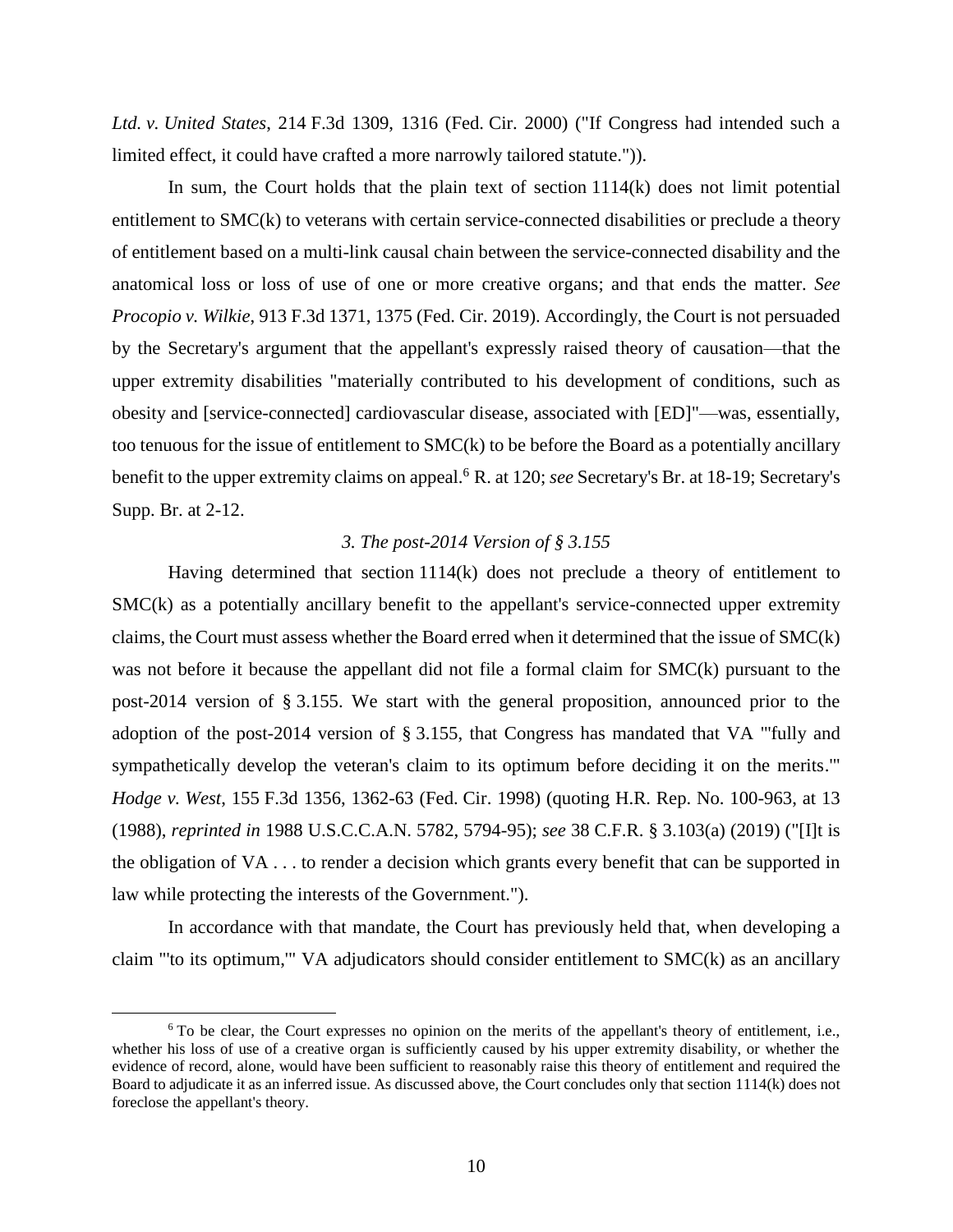benefit to basic disability compensation where the medical evidence indicates potential eligibility. *Norris v. West*, 12 Vet.App. 413, 420 (1999) (quoting *Hodge*, 155 F.3d at 1362-63); *see Akles v. Derwinski*, 1 Vet.App. 118, 121 (1991) (holding that VA "should have inferred from the veteran's request for an increase in benefits involving a creative organ a request for [SMC(k),] whether or not it was placed in issue by the veteran" because VA's *Adjudication Procedures Manual* (M21-1), "which contains VA's policy and procedures for the adjudication of claims, provides for the consideration of [SMC] as an inferred issue" (internal quotation marks omitted)); *see generally* MANUAL M21-1, pt. III, subpt. iv, ch. 6, § B(2) (last revised on Jan. 8, 2018). Further, the Board is required to consider all theories of entitlement to VA benefits that are either raised by the claimant or reasonably raised by the record, *Robinson v. Peak*e, 21 Vet.App. 545, 553 (2008), *aff'd sub nom. Robinson v. Shinseki*, 557 F.3d 1355 (Fed. Cir. 2009), and the Court has jurisdiction to review whether the Board erred in failing to consider such theories, *Barringer v. Peake*, 22 Vet.App. 242, 244 (2008).

Here, the Board noted, and the parties do not dispute, that the appellant *explicitly argued* that he was entitled to SMC(k) for loss of use of a creative organ as a result of his service-connected upper extremity disabilities. R. at 5. However, rather than adjudicate the matter on the merits, the Board determined that the issue was not before it because the appellant had not filed a formal claim for entitlement to SMC(k), pursuant to the post-2014 version of  $\S 3.155$ . R. at 5-6.

In 2014, VA amended its regulations, effective March 2015, to require that all claims for veterans benefits be filed on standardized VA forms, ending VA's prior practice of allowing informal claims for benefits. *Standard Claims and Appeals Forms*, 79 Fed. Reg. 57,660 (Sept. 25, 2014). The post-2014 version of § 3.155 governs how a VA claimant files a claim for disability benefits in compliance with that requirement. Subsection (b) provides that, if a claimant shows an intent to file a claim, VA will forward the appropriate standard application form and, if the completed form is received within 1 year, VA will consider the claim to have been filed as of the date the initial intent was shown. Paragraph  $(d)(2)$  defines the scope of a claim as follows:

Once VA receives a complete claim, VA will adjudicate as part of the claim entitlement to any ancillary benefits that arise as a result of the adjudication decision  $(e.g., \ldots$  entitlement to [SMC] under [38 C.F.R. § 3.350]...). The claimant may, but need not, assert entitlement to ancillary benefits at the time the complete claim is filed. VA will also consider all lay and medical evidence of record in order to adjudicate entitlement to benefits for the claimed condition as well as entitlement to any additional benefits for complications of the claimed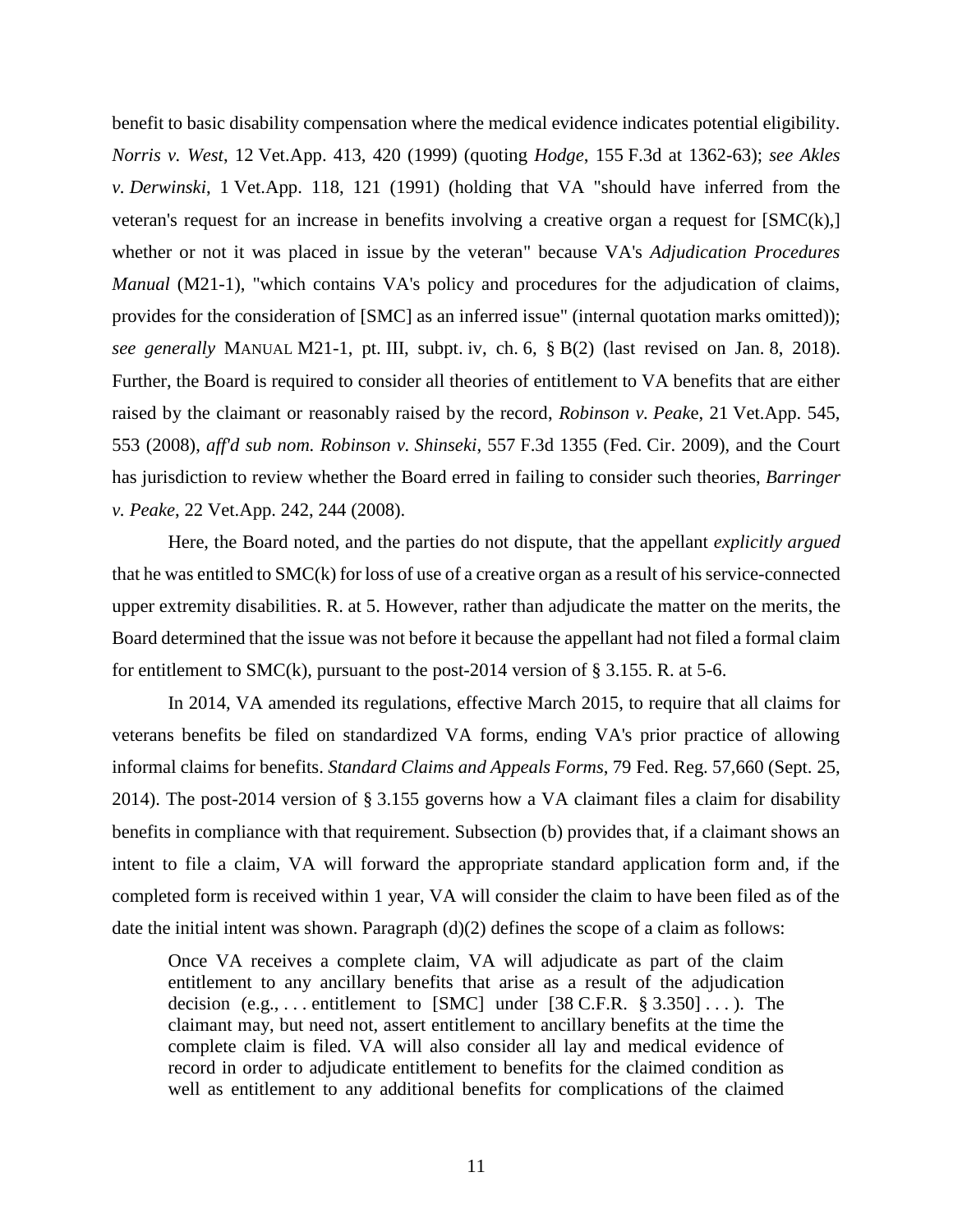condition . . . . VA's decision on an issue within a claim implies that VA has determined that evidence of record does not support entitlement for any other issues that are reasonably within the scope of the issues addressed in that decision. VA's decision that addresses all outstanding issues enumerated in the complete claim implies that VA has determined evidence of record does not support entitlement for any other issues that are reasonably within the scope of the issues enumerated in the complete claim.

38 C.F.R. § 3.155(d)(2). Similar to the question of statutory interpretation discussed above, if the plain meaning of § 3.155 is clear from the text, that meaning controls and that is "'the end of the matter.'" *Tropf v. Nicholson*, 20 Vet.App. 317, 320 (2006) (quoting *Gardner*, 513 U.S. at 120).

The Court concludes that the plain text of  $\S 3.155(d)(2)$  clearly and unambiguously does not require that a claimant file a formal claim to assert entitlement to ancillary benefits, including entitlement to SMC(k). *See id.*; Appellant's Supp. Br. at 3-4. The plain text of the regulation explicitly provides, and the Secretary appears to concede, that VA should continue to adjudicate entitlement to ancillary benefits, such as SMC(k) "as part of" the underlying claim and the claimant "may, but need not, assert entitlement to ancillary benefits." 38 C.F.R. § 3.155(d)(2); *see* Secretary's Br. at 18; Secretary's Supp. Br. at 5 ("The amendment to . . . § 3.155(d) did not change the requirement to consider ancillary benefits such as SMC."); *see also* 79 Fed. Reg. at 57,672 (explaining that the amendment to § 3.155 "does not alter VA's general practice of identifying and adjudicating issues and claims that logically relate to and arise in connection with a claim pending before VA," including entitlement to ancillary benefits, and that this is consistent with § 3.103(a) and VA's duty to develop a claim to its optimum). Indeed, the crux of the Secretary's argument on appeal is that the Board did not have jurisdiction to address  $SMC(k)$  because the disability claims on appeal were not for ED or a genitourinary disability under 38 C.F.R. § 4.115b and did not immediately cause the appellant's loss of use of a creative organ. Having rejected those arguments, the Court further concludes that the Board erred when it interpreted the post-2014 version of § 3.155 to require that the appellant file a formal claim for entitlement to SMC(k) as an ancillary benefit to his service-connected upper extremity claims.

In sum, because the plain text of  $\S 3.155(d)(2)$  does not require that a claimant file a formal claim to assert entitlement to SMC(k) and, as previously discussed, the plain text of section 1114 does not preclude the appellant's causal theory of entitlement to SMC(k) as a potentially ancillary benefit to his service-connected upper extremity claims, the Board erred when it declined to adjudicate the explicitly raised issue of entitlement to SMC(k). *See Robinson*, 21 Vet.App. at 553.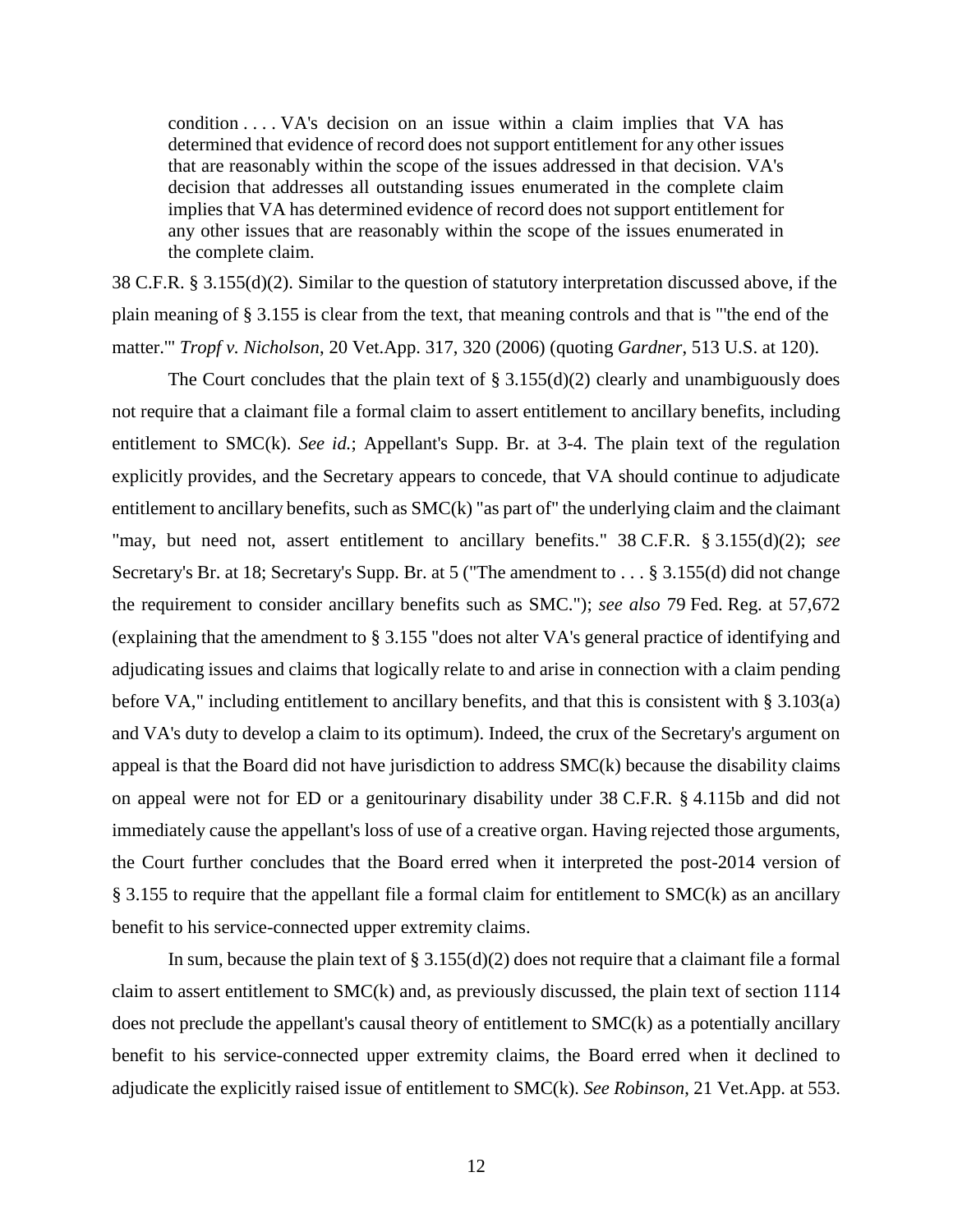Accordingly, the Court will reverse the portion of the Board's decision that implicitly found that it lacked jurisdiction over the issue of entitlement to SMC(k) and remand the matter for the Board to adjudicate it in the first instance. *See Meakin v. West*, 11 Vet.App. 183, 187 (1998) (reversing, on de novo review, a Board determination that it lacked jurisdiction); *see also Tucker v. West*, 11 Vet.App. 369, 374 (1998) ("[W]here the Board has incorrectly applied the law, failed to provide an adequate statement of reasons or bases for its determinations, or where the record is otherwise inadequate, a remand is the appropriate remedy."); *Turco v. Brown*, 9 Vet.App. 222, 224 (1996) (explaining that whether the appellant is entitled to special monthly benefits is a factual finding).

On remand, the appellant is free to submit additional evidence and argument on the remanded matter, including the specific arguments raised here on appeal, and the Board is required to consider any such relevant evidence and argument. *See Kay v. Principi*, 16 Vet.App. 529, 534 (2002) (stating that, on remand, the Board must consider additional evidence and argument in assessing entitlement to the benefit sought); *Kutscherousky v. West*, 12 Vet.App. 369, 372-73 (1999) (per curiam order). The Court reminds the Board that "[a] remand is meant to entail a critical examination of the justification for the decision," *Fletcher v. Derwinski*, 1 Vet.App. 394, 397 (1991), and the Board must proceed expeditiously, in accordance with 38 U.S.C. § 7112.

B. The Board's Jurisdiction to Adjudicate Entitlement to TDIU Prior to March 4, 2005

The appellant argues that the Board erred when it determined that it lacked jurisdiction over entitlement to TDIU prior to March 4, 2005, in violation of *Rice v. Shinseki*, 22 Vet.App. 447 (2009) (per curiam), and contends that the evidence supports such entitlement. Appellant's Br. at 9-11 (citing R. at 122-25); Reply Br. at 6. The Secretary maintains that the Board properly determined that the issue was not before it because VA bifurcated the issue in the April 2005 rating decision, which the appellant did not appeal. Secretary's Br. at 14-17.

In the decision on appeal, the Board determined that the issue of entitlement to TDIU prior to March 4, 2005, was not before it because the appellant had not "filed the necessary forms to initiate a formal claim." R. at 37; *see* R. at 5-6.<sup>7</sup> Whether the Board properly bifurcated an issue is

 $<sup>7</sup>$  The Court notes that the Board mischaracterized the appellant's request for TDIU prior to March 2005 as a</sup> "claim[] for an effective date earlier than March 4, 2005." R. at 5; *see* R. at 37. In *Rudd v. Nicholson*, the Court clarified that there may be no freestanding claims for an earlier effective date. 20 Vet.App. 296, 300 (2006) (dismissing the appeal, in part, because the appellant may not file a freestanding claim for an earlier effective date in an attempt to overcome the finality of an RO decision that assigned the original effective date; rather, only a challenge based on clear and unmistakable error in the final decision is the appropriate mechanism). However, the Board's error is harmless because, as discussed below, the issue of entitlement to TDIU was part and parcel of the appellant's appeal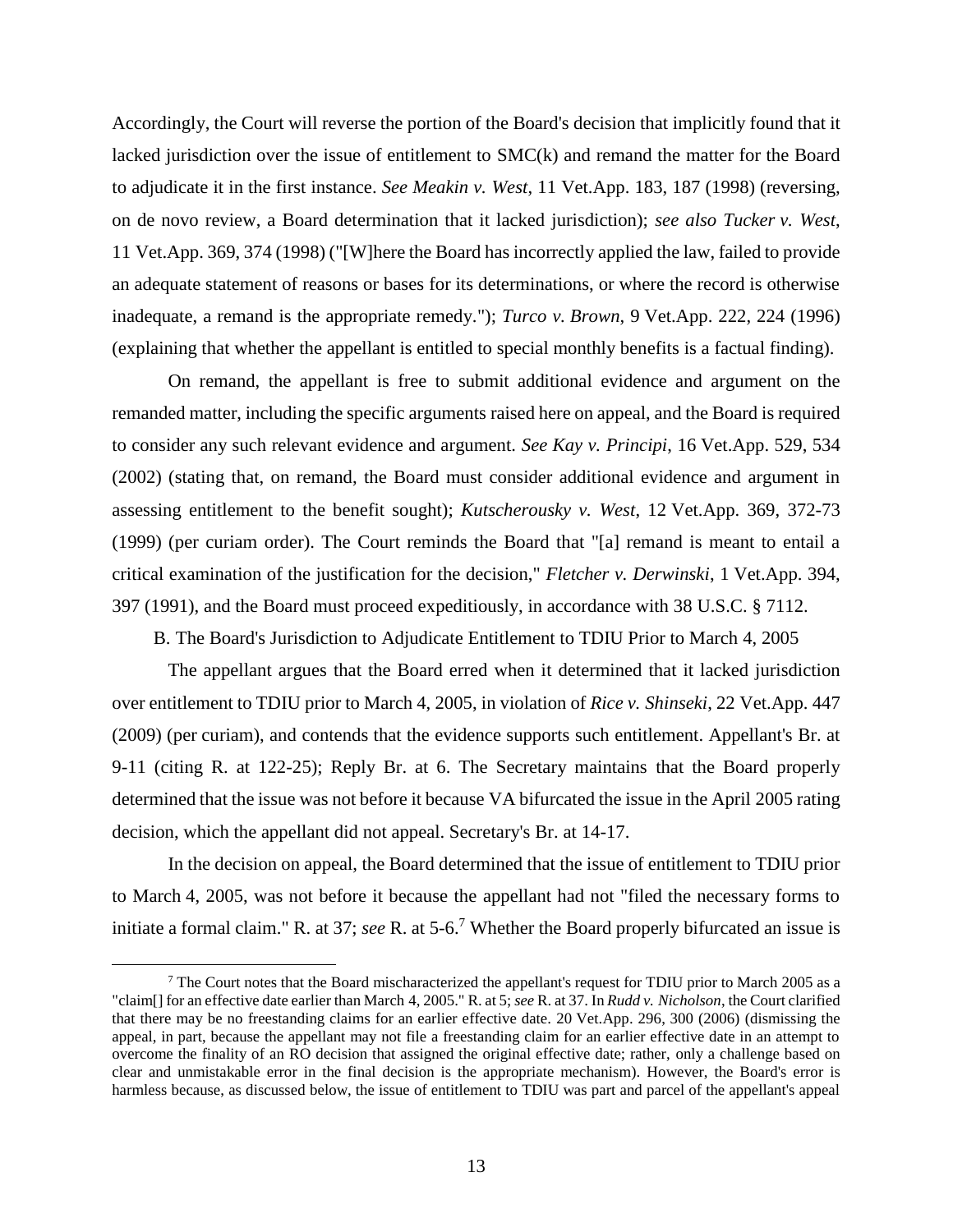a question of law impacting its jurisdiction that this Court reviews de novo. *Harper v. Wilkie*, 30 Vet.App. 356, 359 (2018). Relevant to determining whether the issue of TDIU was before the Board, the Court in *Rice* explained that "a request for TDIU . . . is not a separate claim" and that, "[w]hen entitlement to TDIU is raised during the adjudicatory process of the underlying disability or during the administrative appeal of the initial rating assigned for that disability, it is part of the claim for benefits for the underlying disability." 22 Vet.App. at 453-54. The Court concluded that, because the veteran submitted evidence of unemployability when he appealed the initial disability rating assigned for his mental condition and claimed he was unemployable as a result of that condition, "the determination of whether he [was] entitled to TDIU, including the effective date for that award, [was] part and parcel of the determination of the initial rating for that disability." *Id.* at 454-55.

The Secretary's argument—that the April 2005 RO decision served to bifurcate the issue of TDIU from the appellant's claim for benefits for the upper extremity disabilities, thereby removing it from appellate status and requiring the appellant to file an NOD as to that decision is controlled by the Court's recent decision in *Harper*. In *Harper*, the Court held that, where the issue of TDIU was part and parcel of the appellant's appeal for a higher initial disability rating for his underlying mental condition, the award of TDIU for a portion of the appeal period "'did not serve to bifurcate the appeal, but instead served simply to partially grant [Mr. Harper's] request for TDIU.'" 30 Vet.App. at 360-61 (quoting *Palmatier v. McDonald*, 626 F. App'x 991, 995 (Fed. Cir. 2015)). The Court reasoned that the appellant's "NOD placed the issue of the appropriate disability evaluation into appellate status and, therefore, because he was not awarded the highest rating possible, including TDIU, for the entire appeal period, the issue of entitlement to TDIU [prior to the effective date of the partial grant] remained on appeal." *Id.* at 362. Similarly, in this case, the RO's award of TDIU effective from March 2005 served as a partial grant of benefits and did not bifurcate the issue of TDIU from the appeal of the initial disability rating for the upper extremity disabilities. Thus, consistent with *Harper*, here, the Board had jurisdiction to consider the issue of TDIU prior to March 2005, which remained in appellate status.

Because briefing in this matter preceded the Court's December 2018 *Harper* decision, at oral argument, the Court asked the Secretary's counsel to clarify whether *Harper* changed the

for higher initial disability ratings for the upper extremities, which has been pending by virtue of his July 1993 Notice of Disagreement (NOD). *See* R. at 16642.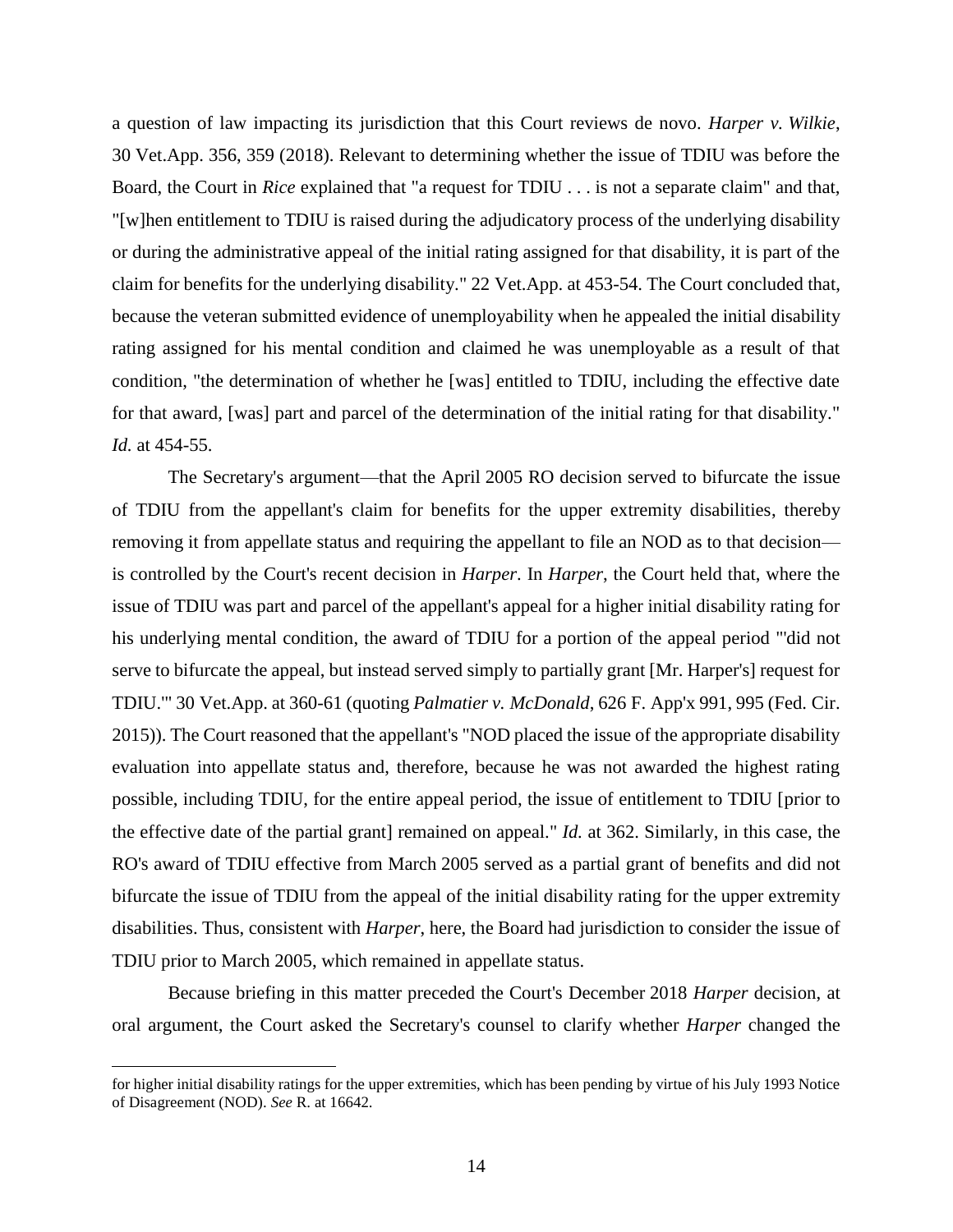Secretary's position regarding the Board's jurisdiction over the matter of entitlement to TDIU prior to March 4, 2005. Oral Argument at 51:19-53:14. Counsel maintained that *Harper* did not control the facts of this case, asserting that the procedural posture of the TDIU matter was distinguishable from that in *Harper*. *Id.* Specifically, counsel argued that, here, the partial grant of TDIU occurred *before* the Board adjudicated the first appeal of the underlying claims; whereas, in *Harper*, the partial grant of TDIU occurred *after* the Board adjudicated the underlying claims. *Id.* The Court is not persuaded that the Secretary's distinction makes any meaningful difference. Pursuant to *Harper*, once the issue of the appropriate initial disability ratings for the appellant's upper extremity disabilities was in appellate status *by virtue of the July 1993 NOD*, R. at 16642, the issue of TDIU became part and parcel of the underlying upper extremity claims when he filed an application for TDIU in March 2005, *see Harper*, 30 Vet.App. at 359.<sup>8</sup>

For these reasons, the Court will reverse the portion of the Board's decision that implicitly found that, because the appellant did not file a formal claim for entitlement to TDIU for the period prior to March 4, 2005, it lacked jurisdiction over that issue, and remand the matter for the Board to adjudicate in the first instance. *See Meakin*, 11 Vet.App. at 187; *see also Tucker*, 11 Vet.App. at 374. As with the matter of entitlement to  $SMC(k)$ , on remand, the appellant may submit additional evidence and argument on the remanded TDIU matter, including the specific arguments raised here on appeal, and the Board must consider any such relevant evidence and argument. *See Kay*, 16 Vet.App. at 534; *Kutscherousky*, 12 Vet.App. at 372-73; *see also Fletcher*, 1 Vet.App. at 397.

### C. Upper Extremity Disabilities

## *1. Duty to Assist: Reexaminations*

The appellant argues that the Board erred in finding the May 27, 2015, VA examination adequate to assess his right hand disability because he has developed muscle wasting in his hand since his last examination on that date. Appellant's Br. at 13 (citing R. at 115); Reply Br. at 13-14. He asserts that a more contemporaneous examination is therefore warranted. Appellant's Br. at 12-13. The Secretary counters that the appellant's mere citation to his counsel's April 2017

<sup>8</sup> Because it is not in the interests of judicial efficiency or fairness to the opposing party, the Court will not exercise its discretion to entertain the Secretary's argument—raised for the first time at oral argument—that the appellant waived the issue of entitlement to TDIU prior to March 2005 because he did not raise the TDIU challenge to the Board or this Court between 2012 and 2016, despite opportunities to do so with counsel. Oral Argument at 51:19-53:14. *See Norvell v. Peake*, 22 Vet.App. 194, 201 (2008) (explaining that this Court has "repeatedly discouraged parties from raising arguments that were not presented in an initial brief to the Court").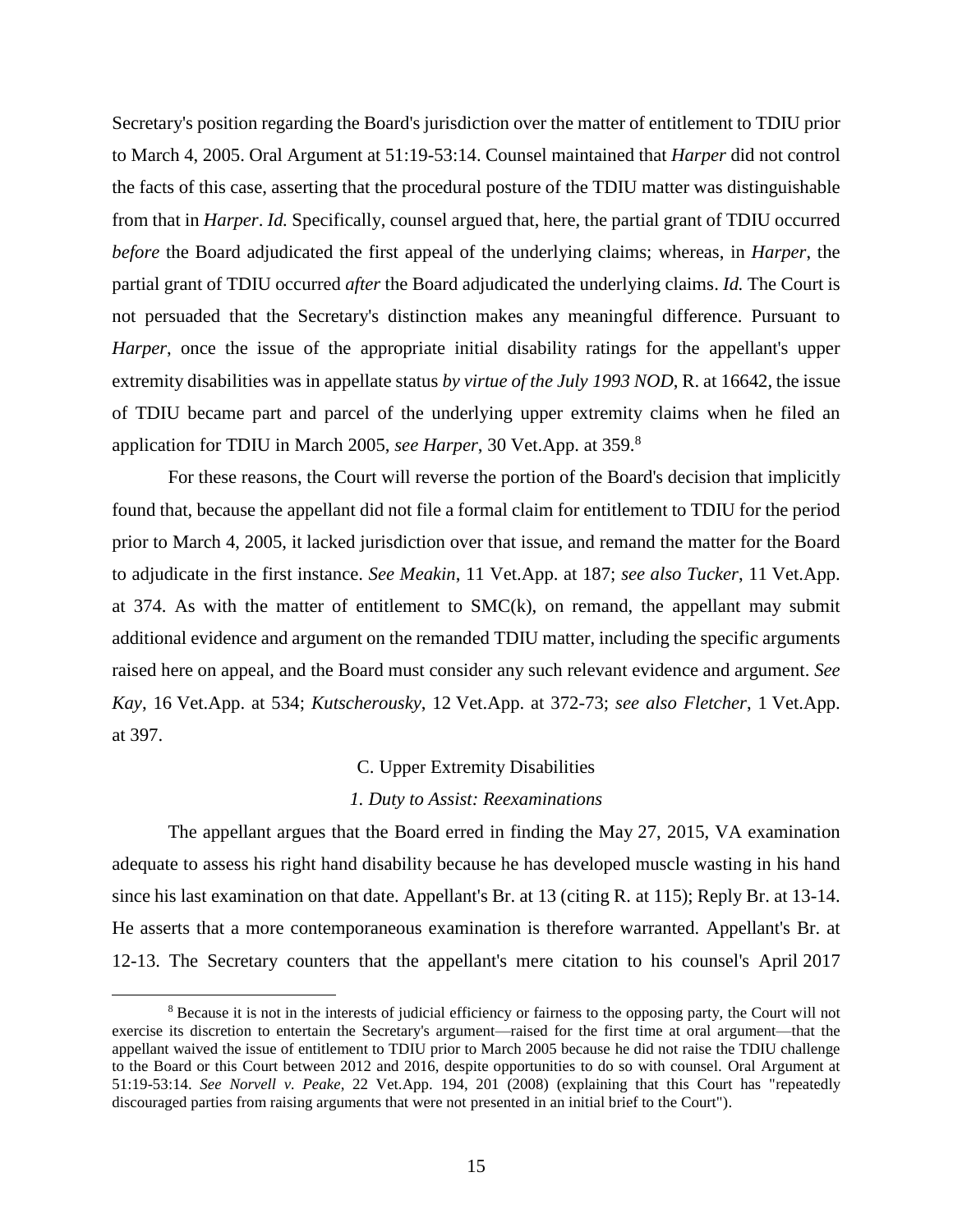argument to support the assertion of a material change in his disability is insufficient to trigger VA's duty to obtain another examination or demonstrate error in the Board's decision. Secretary's Br. at 26-28.

In the decision on appeal, the Board found the duty to assist satisfied in part because an additional VA examination to evaluate alleged worsening of the appellant's muscle atrophy was not warranted. R. at 8. The Board explained that (1) the service-connected upper extremity disabilities were not accompanied by any separate and distinct muscular injury; (2) the evidence gathered in the last 25 years was adequate to evaluate the disabilities on appeal; (3) the current disability ratings assigned contemplate the appellant's reported muscle atrophy; and (4) the objective evidence regarding the nature and etiology of the reported symptoms was more probative than the appellant's assertions. *Id.*

To satisfy the duty to assist, VA may, under certain circumstances, be required to obtain a thorough and contemporaneous medical examination to determine the current severity of a claimant's disability. *See Caffrey v. Brown*, 6 Vet.App. 377, 381 (1994); *see also* 38 U.S.C. § 5103A(d). Where the current level of disability is at issue in an appeal and VA has already obtained such an examination, the duty to assist may require VA to provide an additional examination—a reexamination—if the prior examination no longer reflects the current state of the condition. *See id*.; *see also* 38 C.F.R. § 3.327 (2019). To trigger VA's duty to provide a reexamination, "the [appellant] must come forward with at least some evidence that there has in fact been a material change in his or her disability" since the prior examination. *Glover v. West*, 185 F.3d 1328, 1333 (Fed. Cir. 1999); *see* 38 C.F.R. § 3.327(a) ("Generally, reexaminations will be required if . . . evidence indicates there has been a material change in a disability or that the current rating may be incorrect."); *see also Caffrey*, 6 Vet.App. at 381 (finding that the Board in 1990 erred in finding a 1988 examination sufficiently contemporaneous to inform its decision because the appellant presented postexamination evidence suggesting that his condition had worsened). Neither a "bald, unsubstantiated claim for an increase in disability rating," *Glover*, 185 F.3d at 1333, nor the "mere passage of time" is sufficient evidence of a material change to trigger VA's duty, *Palczewski v. Nicholson*, 21 Vet.App. 174, 182 (2007) (finding that the Board in 2004 did not err in finding a 1999 examination sufficiently contemporaneous to inform its decision because the appellant had not submitted any additional evidence showing a change in his condition, nor had he alleged that his condition had worsened).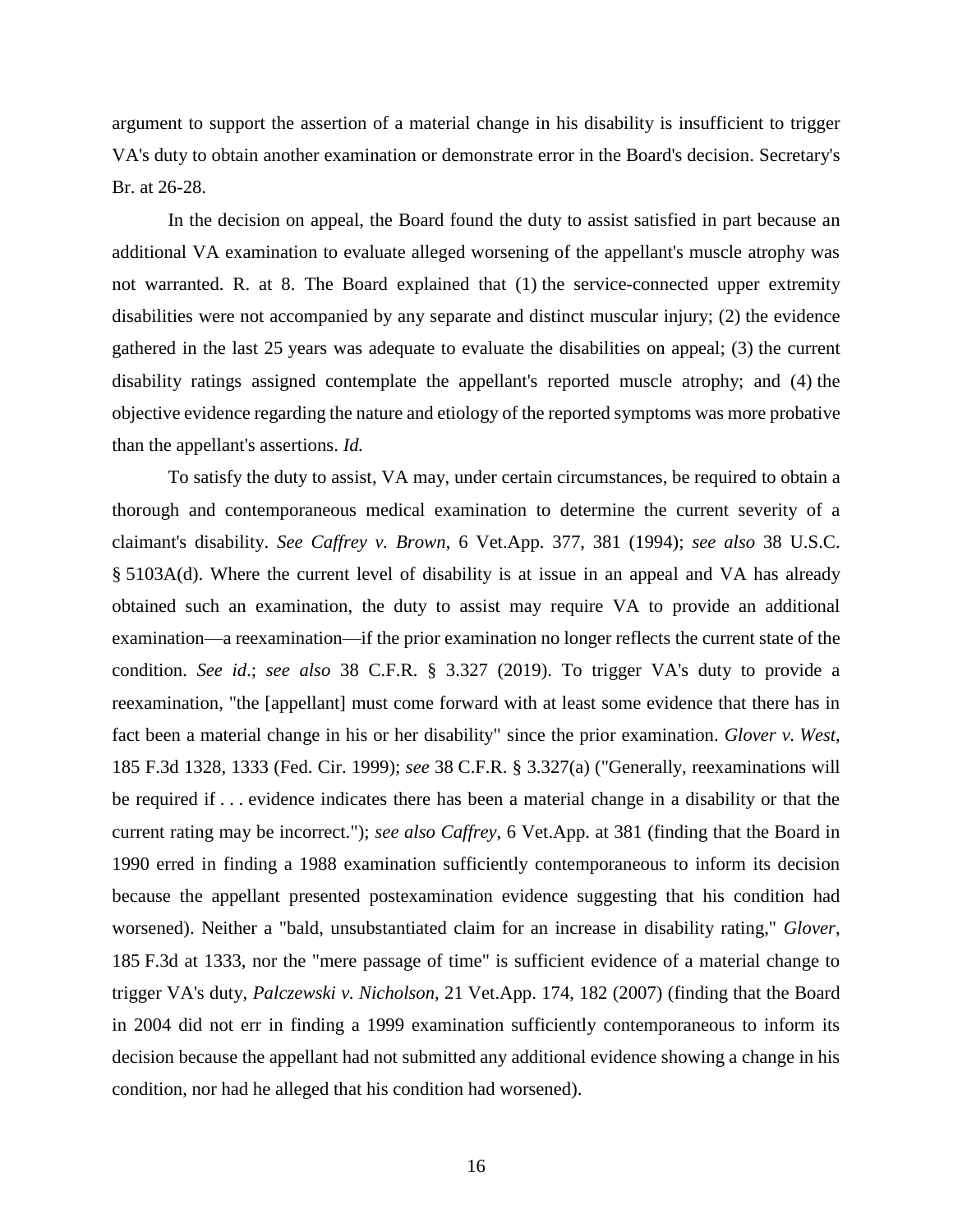The Board's determination of whether the Secretary has fulfilled his duty to assist generally is a finding of fact that the Court reviews under the "clearly erroneous" standard of review. *Van Valkenburg v. Shinseki*, 23 Vet.App. 113, 120 (2009). As with any material issue of fact or law, the Board must provide a statement of the reasons or bases for its determination "adequate to enable a claimant to understand the precise basis for the Board's decision, as well as to facilitate review in this Court." *Allday v. Brown*, 7 Vet.App. 517, 527 (1995); *see* 38 U.S.C. § 7104(d)(1); *Gilbert v. Derwinski*, 1 Vet.App. 49, 56-57 (1990).

The Court agrees with the Secretary that the appellant's assertion—that, contrary to the May 2015 examination, he has muscle wasting—is insufficient to demonstrate clear error in the Board's determination that a reexamination was not warranted. *See* Secretary's Br. at 26-28. The Board considered the appellant's argument and, as noted above, provided several reasons why the duty to assist did not require VA to afford a reexamination. R. at 8. Although the appellant may disagree with the Board's conclusion, he has not argued that his assertion is sufficient to demonstrate that his right hand disability symptoms materially changed as a result of muscle wasting. *See Glover*, 185 F.3d at 1333; *Palczewski*, 21 Vet.App. at 182; *Caffrey*, 6 Vet.App. at 381; Appellant's Br. at 13 (citing R. at 115); Reply Br. at 13-14. In that regard, the Court further notes that, although he generally alleges that the evidence is not sufficient to assess the severity of his disabilities, he does not challenge the Board's finding that the current disability ratings assigned contemplate his reported muscle atrophy, nor does he explain, in light of that finding, how he may be entitled to a higher disability rating due to the alleged muscle wasting. Thus, he has not demonstrated that the Board clearly erred in not remanding for a reexamination or that the Board's statement of reasons or bases is inadequate. *See Hilkert v. West*, 12 Vet.App. 145, 151 (1999) (en banc), *aff'd per curiam*, 232 F.3d 908 (Fed. Cir. 2000) (table); *Berger v. Brown*, 10 Vet.App. 166, 169 (1997) (holding that, on appeal to this Court, the appellant "always bears the burden of persuasion").

# *2. Entitlement to a Higher Schedular Disability Rating due to Alleged Functional Loss of the Lower Extremities*

The appellant argues that the Board erred by failing to address an explicitly raised theory of entitlement: Whether his service-connected upper extremity disabilities resulted in the functional loss of his lower extremities to warrant a separate compensable rating. Appellant's Br. at 16 (citing R. at 119-20); *see* Appellant's Supp. Br. at 15-20. He contends that his upper extremity disorders cause painful arm motion when walking in cold weather and that, therefore, his upper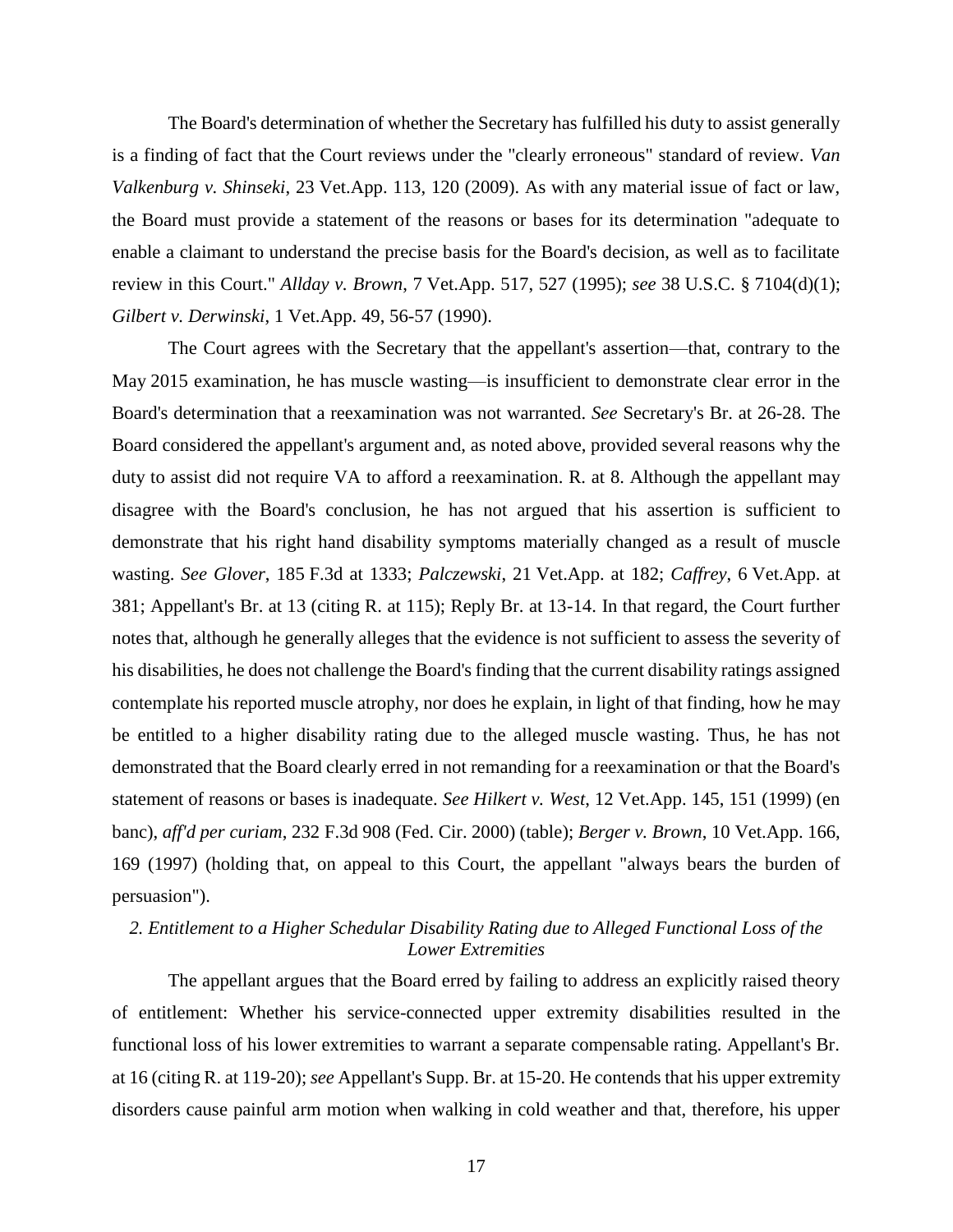extremity disabilities "must be rated as if [they] were caused by abnormalities of the lower extremities themselves." Appellant's Br. at 16-17 (citing *Mitchell v. Shinseki*, 25 Vet.App. 32, 37 (2011); 38 C.F.R. § 4.45(f) (2019)); Reply Br. at  $10-11$ . The Secretary counters that, because the appellant has not filed a formal claim for the lower extremities, "the issue of a rating by analogy under the joint disability [DCs] for [his] lower extremities was not before the Board." Secretary's Br. at 20; *see* Secretary's Supp. Br. at 15-16. In his reply brief, the appellant clarifies that he does not seek disability compensation for lower extremities, but that he "seeks to be appropriately compensated for symptoms of his *upper* extremities." Reply Br. at 10-11.

Although the Board did not address this explicitly raised theory of entitlement, the appellant has not demonstrated that any error is prejudicial. *See* 38 U.S.C. § 7261(b)(2) (requiring the Court to "take due account of the rule of prejudicial error"); *Shinseki v. Sanders*, 556 U.S. 396, 409 (2009) (holding that the harmless-error analysis applies to the Court's review of Board decisions and that the burden is on the appellant to show that he or she suffered prejudice as a result of VA error). To support his argument, he cites to the Court's decision in *Mitchell*, which held that, when evaluating musculoskeletal disabilities, pain that affects some aspect of the normal working movements of the body may constitute functional loss that is compensable for VA benefits purposes. 25 Vet.App. at 37; *see* 38 C.F.R. §§ 4.40, 4.45 (2019). However, he does not explain how *Mitchell* applies here, where his upper extremity disabilities are rated as diseases of the peripheral nerves and not as musculoskeletal disabilities, *see* R. at 1-39; 38 C.F.R. § 4.124a, DCs 8512, 8515, and the alleged functional loss is experienced in the lower extremities, which are not service connected. Nor does he contend that *Mitchell* should be extended to include these circumstances. Also, to the extent that he is seeking additional compensation for *arm pain* caused by walking, he has not argued or pointed to authorities suggesting that rating his arm condition under other DCs would not violate VA's prohibition against pyramiding. *See Esteban v. Brown*,

<sup>9</sup> To the extent that the appellant argues, in the alternative, that remand may be warranted for the Board to determine whether he submitted an informal claim for benefits for his bilateral lower extremities at a November 2012 decision review officer hearing, the Court need not address that argument. *See* Appellant's Supp. Br. at 16-20. Rather, the appellant is free to pursue any such claim at the RO and, if the benefit is granted, argue that an effective date from November 2012 is warranted. *See DiCarlo v. Nicholson*, 20 Vet.App. 52, 56 (2006) ("[T]he appropriate procedure for a claimant to press a claim believed to be unadjudicated (and for which there is no final decision that arguably failed to consider the claim) is to pursue a resolution of the original claim, e.g., seek issuance of a final RO decision with proper notification of appellate rights and initiate an NOD." (citing 38 U.S.C. §§ 5104, 7105)), *aff'd*, *Dicarlo v. Peake*, 208 F. App'x 988 (Fed. Cir. 2008) (per curiam); *see also Ingram v. Nicholson*, 21 Vet.App. 232, 243 (2007) (per curiam) (holding that, as part of an appeal of an effective-date decision, "an appellant can raise the fact that he or she filed the original claim for the same disability at an earlier date than the claim which was subsequently granted").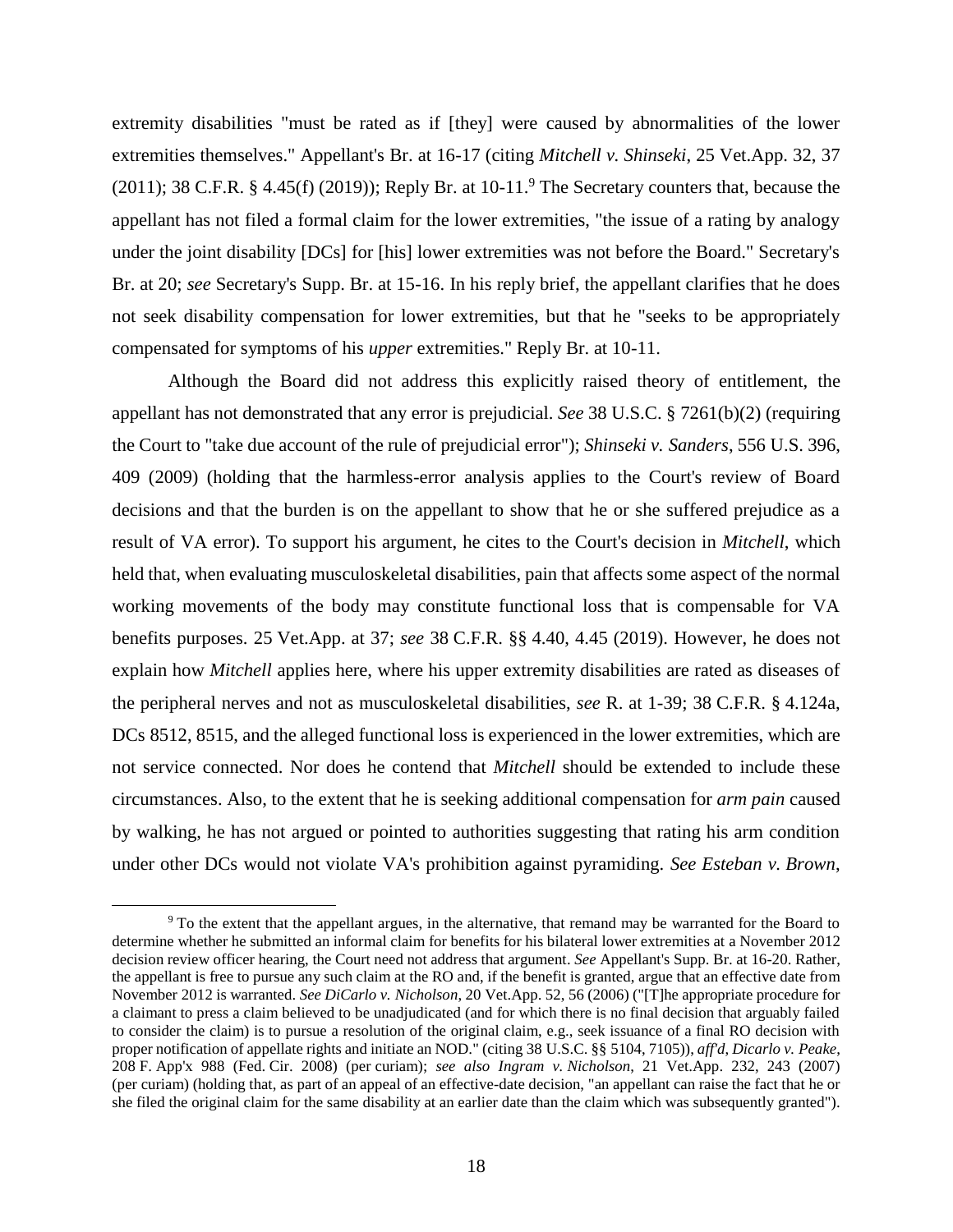6 Vet.App. 259, 262 (1994); 38 C.F.R. § 4.14 (2019); *see also* 38 C.F.R. § 4.124a, DC 8515 (contemplating "pain with trophic disturbances").

Therefore, the Board's decision that denied entitlement to increased initial disability ratings for the upper extremity disabilities on a schedular basis will be affirmed. *See* 38 U.S.C. § 7261(b)(2); *Sanders*, 556 U.S. at 409.

## *3. Extraschedular Consideration*

The appellant argues that the Board provided an inadequate statement of reasons or bases for declining to award an extraschedular rating based on his assertion that his upper extremity disabilities caused his obesity. Appellant's Br. at 13-16; Reply Br. at 11-13. Specifically, he asserts that the Board relied on its own impermissible medical determination to find that his service-connected disabilities did not cause obesity. Appellant's Br. at 13-16 (citing *Colvin v. Derwinski*, 1 Vet.App. 171, 172 (1991), *overruled on other grounds by Hodge*, 155 F.3d at 1356-64); Reply Br. at 11-13. The Secretary disputes these arguments and further contends that the appellant fails to demonstrate prejudicial error. Secretary's Br. at 21-26.

The VA rating schedule is based, "as far as practicable, upon the average impairments of earning capacity." 38 C.F.R. § 3.321(b)(1) (2019).<sup>10</sup> In exceptional cases, the rating schedule may be found inadequate to compensate a claimant's unique set of symptoms and an extraschedular rating may be approved by the Director of the Compensation Service (Director). *Id.*

"The determination of whether a claimant is entitled to an extraschedular rating . . . is a three-step inquiry." *Thun v. Peake*, 22 Vet.App. 111, 115 (2008), *aff'd sub nom. Thun v. Shinseki*, 572 F.3d 1366 (Fed. Cir. 2009); *see Anderson v. Shinseki*, 22 Vet.App. 423, 427 (2009) (clarifying that the three "steps" identified in *Thun* are necessary "elements" of an extraschedular rating analysis). The first step in the inquiry is to determine whether "the evidence before VA presents such an exceptional disability picture that the available schedular evaluations for that service-connected disability are inadequate." *Thun*, 22 Vet.App. at 115. "[I]nitially, there must be a comparison between the level of severity and symptomatology of the claimant's service-connected disability with the established criteria found in the rating schedule for that disability." *Id.* If the adjudicator determines that the available schedular ratings are inadequate, the

<sup>&</sup>lt;sup>10</sup> The Court notes that, effective February 19, 2019, VA made minor changes to § 3.321 to comply with the appeals processing changes mandated by VAIMA, Pub. L. No. 115-55, 131 Stat. 1105 (Aug. 23, 2017). *See*  84 Fed. Reg. at 170; 84 Fed. Reg. at 2449.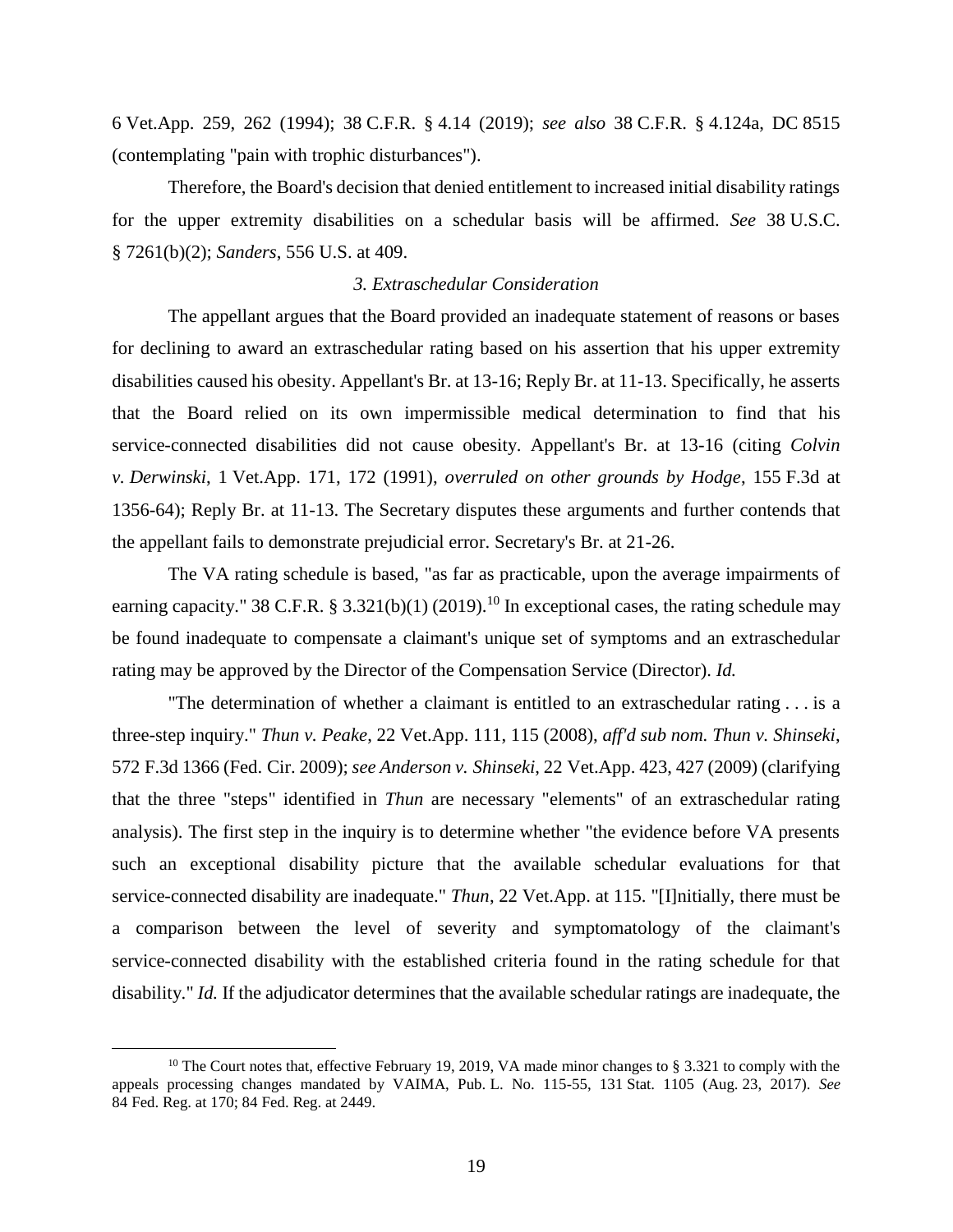second step of the inquiry requires the adjudicator to "determine whether the claimant's exceptional disability picture exhibits other related factors," such as marked interference with employment or frequent periods of hospitalization. *Id.* at 116. Then, if the first two steps have been satisfied, the adjudicator must refer the claim to the Director for a determination of whether an extraschedular rating is warranted. *Id.*

The Board reviews the Director's extraschedular decision de novo and, as with any material issue of fact or law, the Board must provide an adequate statement of reasons or bases for its determination. *See Kuppamala v. McDonald*, 27 Vet.App. 447, 457 (2015); *Allday*, 7 Vet.App. at 527. Here, the Board determined that an extraschedular rating was not warranted based on its finding that *Thun* steps 1 and 2 were not met. R. at 30-36. The Board also found that the collective impact of the appellant's obesity, exacerbation of cardiovascular symptoms, and other manifestations of his service-connected upper extremity disabilities did not collectively show that an extraschedular rating was warranted. R. at 33-35.

As an initial matter, the Court notes that the possibility of entitlement to an extraschedular disability rating on a collective basis has been eliminated by the 2017 amendment to 38 C.F.R. § 3.321(b)(1), which the Court in *Thurlow v. Wilkie* found does not have an impermissible retroactive effect. 30 Vet.App. 231, 239-40 (2018). Accordingly, the revised amendment applies, and any error by the Board in this case in assessing entitlement to an extraschedular rating on a collective basis is harmless, as that benefit is "no longer supported in law." *Id.*; *see* 38 U.S.C. § 7261(b)(2); *Sanders*, 556 U.S. at 409.

To the extent that the appellant seeks an extraschedular rating for his service-connected upper extremities alone, and assuming that the bilateral upper extremity disabilities may be considered a "single service-connected disability," 38 C.F.R. § 3.321(b)(1), the Court concludes that he fails to demonstrate prejudicial error. In this regard, the appellant relies on a VA General Counsel Precedent Opinion, which held that, if "obesity resulting from a service-connected disease or injury is found to produce impairment beyond that contemplated by the applicable provisions of VA's rating schedule, VA may consider an extra[]schedular rating . . . for the service-connected condition," VA Gen. Coun. Prec. 1-2017 at 1 (Jan. 6, 2017), and argues that the Board impermissibly relied on its own medical determination to find that his upper extremity disabilities did not cause his obesity, Appellant's Br. at 13-14. However, even assuming that the Board erred in this respect, as the Secretary points out, the appellant does not raise any arguments challenging